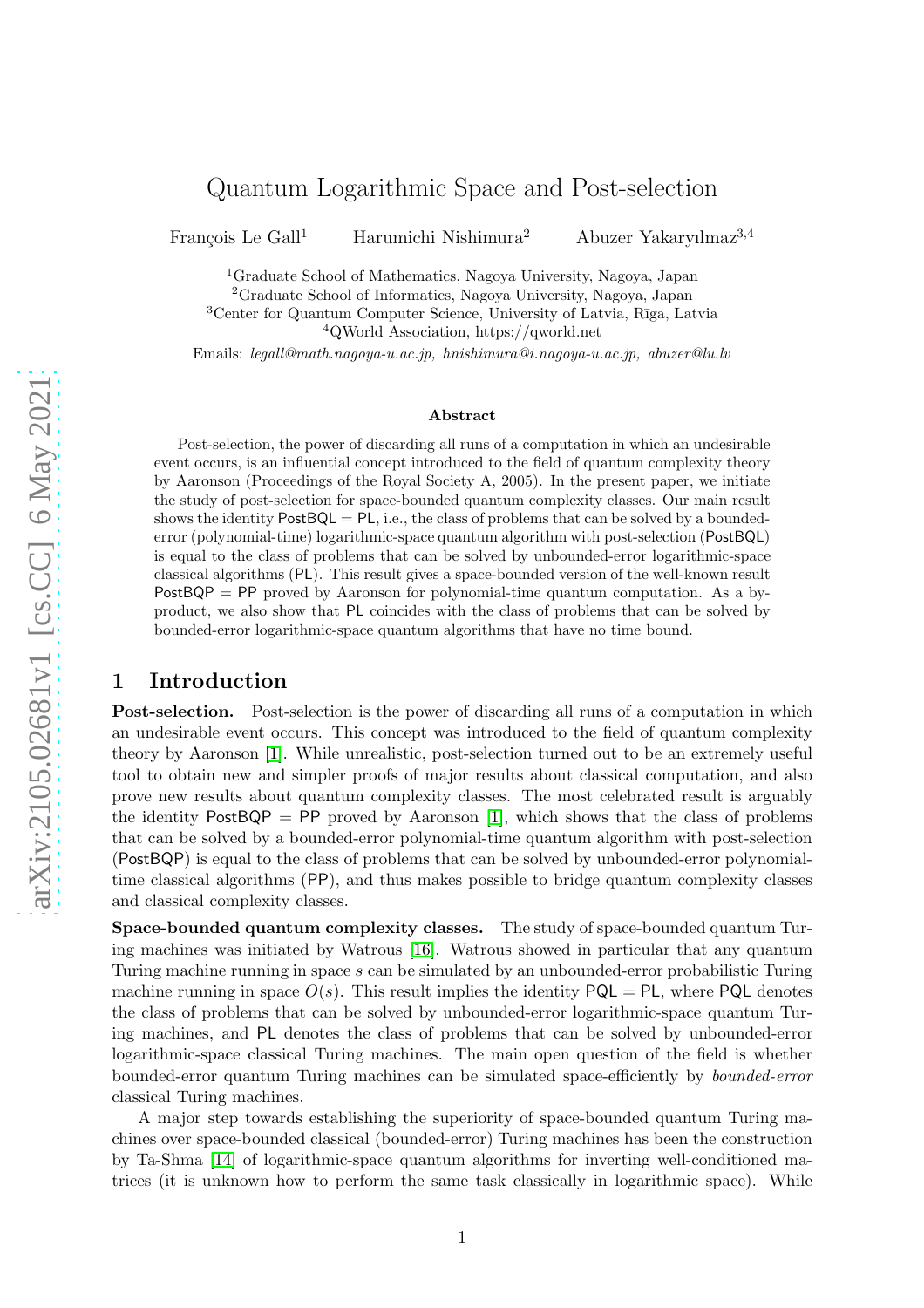Ta-Shma's quantum algorithm used intermediate measurements, a version of this quantum algorithm without measurement was later constructed by Fefferman and Lin [\[6\]](#page-15-2) (see also [\[5\]](#page-15-3) for a related result on space-efficient error reduction for unitary quantum computation). Very recent works [\[7,](#page-15-4) [8\]](#page-15-5) have further showed that many other problems from linear algebra involving wellconditioned matrices can be solved as well in logarithmic space by quantum algorithms, and additionally showed that intermediate measurements can be removed from any space-bounded quantum computation.

Our results. In view of the impact of the concept of post-selection to quantum complexity theory and in view of the surge of recent activities on space-bounded quantum complexity classes, a natural question is investigating the power of post-selection for space-bounded quantum complexity classes. To our knowledge, this question has not been investigated so far in the literature (while the notion of post-selection was previously studied in quantum automata theory [\[21\]](#page-16-0)). In this paper, we tackle this question and obtain the following result (here PostBQL denotes the class of problems that can be solved by a bounded-error polynomial-time logarithmic-space quantum Turing machine that uses post-selection — see Section [2](#page-2-0) for a formal definition):

#### Main Theorem: PostBQL = PL.

This result thus gives a space-bounded version of the result PostBQP = PP mentioned above for polynomial-time complexity classes. This enables us to bridge quantum complexity classes and classical complexity classes for space-bounded computation as well, and thus suggests that post-selection may become a useful tool to analyze space-bounded (quantum and classical) computation as well. Actually, as a by-product of our main result, we also obtain the fact that PL coincides with the class of problems that can be solved by bounded-error logarithmic-space quantum algorithms that has no time bound (namely, the bounded-error logarithmic-space quantum algorithms are as computationally powerful as the unbounded-error ones under no time restriction).

We additionally present several results about logarithmic-space quantum computation with post-selection in Section [4.](#page-13-0)

**Overview of our techniques.** As for the result  $PostBQP = PP$  proved by Aaronson [\[1\]](#page-14-0), the nontrivial part of the proof of our main theorem is the simulation of a probabilistic machine by a post-selecting quantum simulation machine. The simulation technique given in [\[1\]](#page-14-0) requires a polynomial amount of qubits, and thus cannot be used in our setting since we are limited to a logarithmic amount of qubits. Therefore, we propose a different simulation, which is composed of three parts. First, we show how to simulate the computation of a logarithmicspace probabilistic Turing machine by a logarithmic-width probabilistic circuit  $K$  (Section [3.1\)](#page-6-0). Note that the computation process of K is represented by a mixture  $\sum_j p_j C_j$ , which means that the configuration is in  $C_j$  with probability  $p_j$ . (It can be written as  $\sum_j p_j |C_j\rangle\langle C_j|$  when the mixed state formalism [\[11\]](#page-15-6) is used.) Here, we can assume that there are unique accepting and rejecting configurations  $C_a$  and  $C_r$ . Thus, the final mixture of K can be represented in the form of  $pC_a + (1-p)C_r$ , where  $p > 1/2$  if the input is a yes-instance, and  $p < 1/2$  if it is a no-instance. Second, we give a simulation of the probabilistic circuit  $K$  by a logarithmic-space quantum Turing machine M with post-selection (Section [3.2\)](#page-8-0). Note that this simulation is done in a *coherent* manner. Namely, if the mixture of K at some step is  $\sum_j p_j C_j$ , the quantum state of M at the corresponding simulation step should be the normalized state of  $\sum_j p_j |C_j\rangle$ . Thus, M produces the normalized state of  $|\psi\rangle = p|C_a\rangle + (1-p)|C_r\rangle$  as the final outcome. In fact, we use the power of post-selection for this simulation, and the final outcome can be obtained after post-selection with an exponentially small probability. Then, the third part is fairly similar to the approach used in [\[1\]](#page-14-0): using polynomial number of states constructed from the same number of copies of  $|\psi\rangle$ , we use repetition and post-selection to increase the success probability of the simulation (Section [3.3\)](#page-10-0).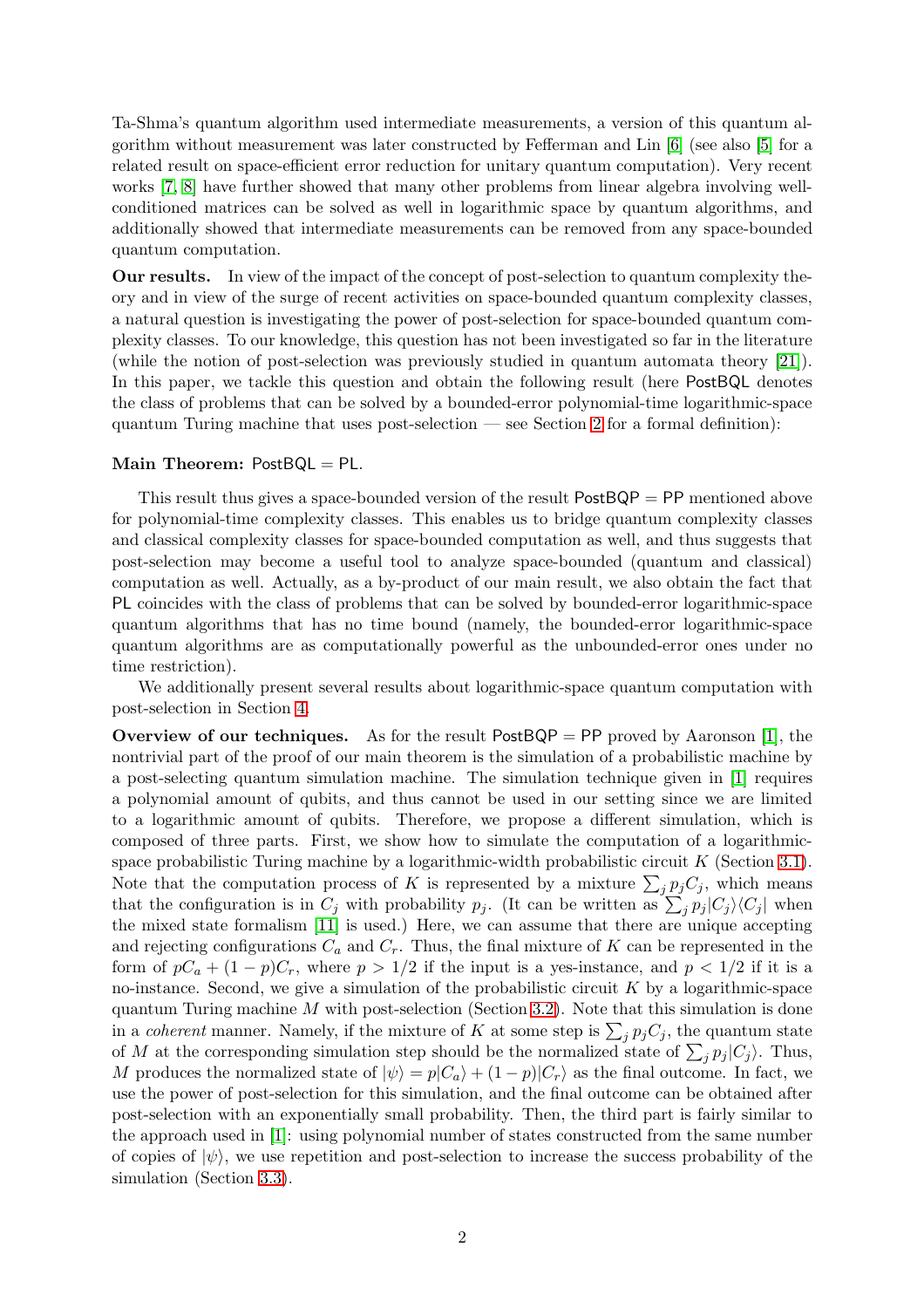# <span id="page-2-0"></span>2 Preliminaries

### 2.1 Space-bounded probabilistic Turing machines

A classical space-bounded Turing machine has an input tape and a work tape. Both tapes are infinite and their cells are indexed by integers, each of which contains the blank symbol  $(\#)$ unless it is overwritten with a different symbol. The input tape has a read-only head and the work tape has a read/write head. Each head can access a single cell in each time step and, after each transition, it can stay on the same cell, move one cell to the right, or move one cell to the left.

The input alphabet is denoted  $\Sigma$  and the work tape alphabet is denoted  $\Gamma$ , none of which contains the blank symbol. Moreover,  $\Sigma = \Sigma \cup \{\#\}$  and  $\Gamma = \Gamma \cup \{\#\}$ . For a given string x, |x| represents the length of  $x$ .

Formally, a (space-bounded) probabilistic Turing machine (PTM) M is a 7-tuple

$$
M = (S, \Sigma, \Gamma, \delta, s_i, s_a, s_r),
$$

where S is the set of (internal) states,  $s_i \in S$  is the initial state,  $s_a \in S$  and  $s_r \in S$  ( $s_a \neq s_r$ ) are the accepting and rejecting states, respectively, and  $\delta$  is the transition function described below.

At the beginning of the computation, the given input, say  $x \in \Sigma^*$ , is placed on the input tape between the first cell and the  $|x|$ -th cell, the input tape head and the work tape head are placed on the cells indexed by 0s, and the state is set to  $s_i$ . In each step, M evolves with respect to the transition function and the computation is terminated after entering  $s_a$  or  $s_r$ . In the former (latter) case, the decision of "acceptance" ("rejection") is made. It must be guaranteed that the input tape head never visits the cells indexed by  $-1$  and  $|x|+2$ . The formal definition of  $\delta$  is as follows:

$$
\delta: S \times \tilde{\Sigma} \times \tilde{\Gamma} \times S \times \tilde{\Gamma} \times \{-1, 0, 1\} \times \{-1, 0, 1\} \to \left\{0, \frac{1}{2}, 1\right\}.
$$

Suppose that M is in  $s \in S$  and reads  $\sigma \in \tilde{\Sigma}$  and  $\gamma \in \tilde{\Gamma}$  on the input and work tapes, respectively. Then, in one step, the new state is set to  $s' \in S$ , the symbol  $\gamma' \in \tilde{\Gamma}$  is written on the cell under the work tape head, and the positions of the input and work tape heads are respectively updated with respect to  $d_i \in \{-1, 0, 1\}$  and  $d_w \in \{-1, 0, 1\}$ , with probability

$$
\delta(s, \sigma, \gamma, s', \gamma', d_i, d_w),
$$

where the input (work) tape head moves one cell to the left if  $d_i = -1$  ( $d_w = -1$ ) and one cell to the right if  $d_i = 1$   $(d_w = 1)$ . Remark that any transition with zero probability is never implemented. To be a well-formed PTM, for each triple  $(s, \sigma, \gamma)$ ,

$$
\sum_{s' \in S, \gamma' \in \tilde{\Gamma}, d_i \in \{-1, 0, 1\}, d_w \in \{-1, 0, 1\}} \delta(s, \sigma, \gamma, s', \gamma', d_i, d_w) = 1.
$$

For a given input  $x \in \Sigma^*$ , M can follow more than one computation path. A computation path either halts with a decision or runs forever. A halting path is called accepting (rejecting) if the decision of "acceptance" ("rejection") is made on this path. The accepting (rejecting) probability of M on x is the cumulative sum over all accepting (rejecting) paths.

A language  $L$  is said to be recognized by PTM  $M$  with unbounded error if and only if any  $x \in L$  is accepted by M with probability more than  $1/2$  and any  $x \notin L$  is accepted with probability less than  $1/2$ . A language L is said to be recognized by PTM M with error bound  $\varepsilon < 1/2$  if and only if any  $x \in L$  is accepted by M with probability at least  $1 - \varepsilon$  and any  $x \notin L$ is rejected with probability at least  $1-\varepsilon$ . When  $\varepsilon > 0$  is a constant (independent of the input),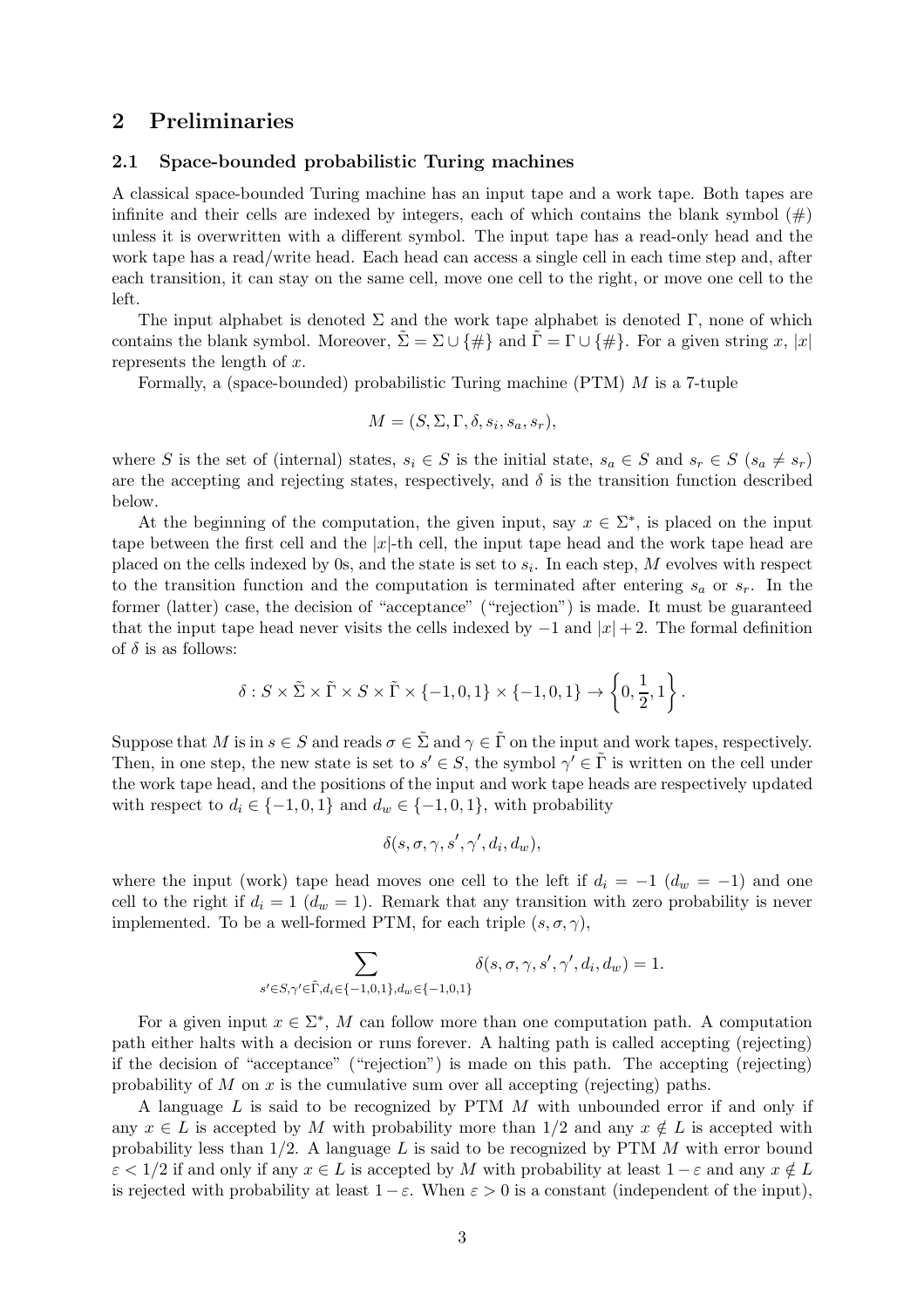it is said that  $L$  is recognized by  $M$  with bounded error. As a special case, if all non-members of L are accepted with probability 0, then it is called one-sided bounded-error. A PTM making only deterministic transitions (i.e., such that the range of the transition function is  $\{0, 1\}$ ) is a deterministic Turing machine (DTM).

The range of the transition function can also be defined as  $[0,1] \cap \mathbb{Q}$ , and thus the PTM, called rational valued PTM, can make more than one transition with rational valued probabilities in each step. Remark that all results presented in this paper are also followed for rational valued PTMs. A nondeterministic Turing machine (NTM) can be defined as a rational valued PTM and a language is said to be recognized by a NTM if and only if for any member there is at least one accepting path and for any non-member there is no accepting path (or equivalently any member is accepted with nonzero probability and any non-member is accepted with zero probability).

A language is recognized by a machine in (expected) time  $t(n)$  and space  $s(n)$  if the machine, on a given input x, runs no more than (expected)  $t(|x|)$  time steps and visits no more than  $s(|x|)$ different cells on its work tape with non-zero probability.

The class PL (L and NL) is the set of languages recognized by unbounded-error PTMs (DTMs and NTMs) in logarithmic space (with no time restriction). It is shown that each of these classes coincides with the subclass such that the running time of the corresponding machines is polynomially bounded (note that the proof is nontrivial for PL [\[10\]](#page-15-7)).

The class BPL (RL) is the set of languages recognized by bounded-error PTMs (one-sided bounded-error PTMs) in polynomial time and logarithmic space. On contrary to the above three classes PL, L, NL, it is unknown that these two classes are the same as their corresponding classes such that the underlying machines have no time restriction, which we denote by  $BPL(\infty)$  $(RL(\infty))$ .

Any language L is in  $C_L$  [\[2\]](#page-15-8) if and only if there exists a polynomial-time logarithmic-space PTM M such that any  $x \in L$  is accepted by M with probability  $\frac{1}{2}$  and any  $x \notin L$  is accepted by M with probability other than  $\frac{1}{2}$ .

#### 2.2 Turing machines with post-selection

A postselecting PTM (PostPTM) has the ability to discard some predetermined outcomes and then makes its decision with the rest of the outcomes, which is guaranteed to happen with non-zero probability (see [\[1,](#page-14-0) [21\]](#page-16-0)). Formally, a PostPTM is a modified PTM with three halting states. A PTM has the accepting state  $s_a$  and the rejecting state  $s_r$  as the halting states. A PostPTM has an additional halting state  $s_n$  called the non-postselecting halting state. In this paper, we require that a PostPTM must halt its computation absolutely, i.e., there is no infinite loop.

For a given input x, let  $p_{acc,M}(x)$   $(p_{rej,M}(x)$  and  $p_{npost,M}(x))$  be the probability of PostPTM M ending in  $s_a$  ( $s_r$  and  $s_n$ ). Since M halts absolutely, we know that

$$
p_{acc,M}(x) + p_{rej,M}(x) + p_{npost,M}(x) = 1.
$$

Due to post-selection, we discard the probability  $p_{npost,M}(x)$  and then make a normalization on  $p_{acc,M}(x)$  and  $p_{rej,M}(x)$  for the final decision. Thus, the input x is accepted (rejected) by M with probability

$$
\tilde{p}_{acc,M}(x) := \frac{p_{acc,M}(x)}{p_{acc,M}(x) + p_{rej,M}(x)} \quad \left(\tilde{p}_{rej,M}(x) := \frac{p_{rej,M}(x)}{p_{acc,M}(x) + p_{rej,M}(x)}\right).
$$

The postselecting counterparts of BPL and RL are PostBPL and PostRL, respectively. (For instance, L is in PostBPL if and only if there are a polynomial-time logarithmic-space PostPTM M and a constant  $\varepsilon < 1/2$  such that  $\tilde{p}_{acc,M}(x)$  is at least  $1-\varepsilon$  when x is in L, and  $\tilde{p}_{rej,M}(x)$  is at least  $1 - \varepsilon$  when x is not in L). Let PostEPL denote the class of languages recognized with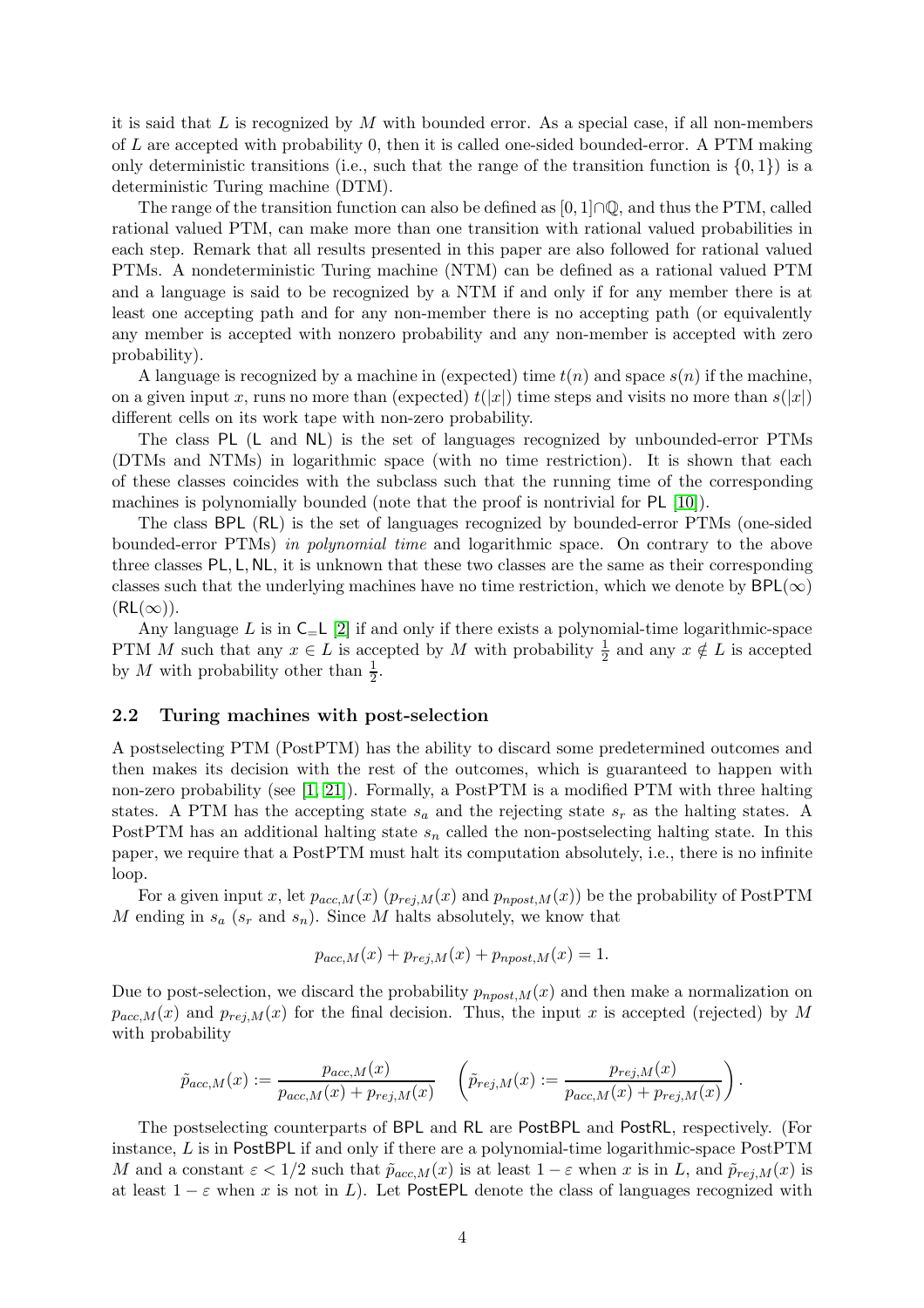no error (or exactly) by polynomial-time logarithmic-space PostPTMs (i.e., L is in PostEPL if and only if there is a polynomial-time logarithmic-space PostPTM M such that  $p_{acc,M}(x) > 0$ and  $p_{rej,M}(x) = 0$  when x is in L, and  $p_{acc,M}(x) = 0$  and  $p_{rej,M}(x) > 0$  when x is not in L).

# 2.3 Space-bounded quantum Turing machines

The initial quantum Turing machine (QTM) models (e.g., [\[4,](#page-15-9) [3,](#page-15-10) [16\]](#page-15-0)) were defined fully quantum. While quantum circuits have been used more widely in literature, QTMs are still the main computational models when investigating space bounded complexity classes. However, their definitions have been modified since 90s (e.g., [\[17,](#page-15-11) [15,](#page-15-12) [14,](#page-15-1) [6\]](#page-15-2)). The main modifications are that the computation is governed classically and the quantum part can be seen like a quantum circuit. This paper follows these modifications. To be more precise, our QTM is a PTM augmented with a quantum tape. Here, the quantum tape is designed like a quantum circuit, i.e., it contains a qubit (or qudit) in each tape cell and it can have more than one tape head so that a quantum gate can be applied to a few qubits at the same time.

We remark that the result given in this paper can also be obtained by the other spacebounded QTMs defined in literature [\[18,](#page-15-13) [17,](#page-15-11) [20,](#page-16-1) [15,](#page-15-12) [14\]](#page-15-1), where algebraic numbers are used as transition values. The main advantage of the aforementioned modifications in QTMs is to simplify the proofs and the descriptions of quantum algorithms.

Formally, a (space-bounded) QTM  $M$  is a 9-tuple

$$
M = (S, \Sigma, \Gamma, \delta_q, \delta_c, s_i, s_a, s_r, \Omega),
$$

where, different from the PTMs, the transition function is composed by two functions  $\delta_q$  and  $\delta_c$ that are responsible for the transitions on quantum and classical parts, respectively, and  $\Omega$  is the set of contents of a classical register storing quantum measurement outcomes. (Similarly to the PTMs, S is the set of internal states,  $\Sigma$  is the input alphabet,  $\Gamma$  is the work tape alphabet, and  $s_i$ ,  $s_a$ , and  $s_r$  are respectively the initial state, the accepting state, and the rejecting state.) As the physical structure,  $M$  additionally has a quantum tape with  $l$  heads, and the classical register storing a value in  $\Omega = \{1, \ldots, m\}$ , where  $l, m > 0$  are constants (independent of the input given to  $M$ ). The quantum tape heads are numbered from 1 to l. For simplicity, we assume that the quantum tape contains only qubits (with states  $|0\rangle$  and  $|1\rangle$ ) in its cells. Each cell is set to  $|0\rangle$  at the beginning of the computation. For a given input  $x \in \Sigma^*$ , the classical part is initialized as described for PTMs. The l tape heads on the quantum tape are placed on the qubits numbered from 0 to  $l-1$ .

The overall computation of  $M$  is governed classically. Each transition of  $M$  has two phases, quantum and classical, which alternate. We define the transition functions  $\delta_q$  and  $\delta_c$  different from the transition functions of PTMs. Suppose that M is in  $s \in S$  and reads  $\sigma \in \Sigma$  and  $\gamma \in \Gamma$ , respectively. For each triple  $(s, \sigma, \gamma)$ ,  $\delta_q(s, \sigma, \gamma)$  can be the identity operator, a projective measurement (in the computational basis), or a unitary operator. If it is the identity operator, the quantum phase is skipped by setting the value of the classical register to 1 (in  $\Omega$ ). If the quantum operator is unitary, then the corresponding unitary operator is applied to the qubits under the heads on the quantum tape, and the value in the classical register is set to 1 (in  $\Omega$ ). If it is a measurement operator, then the corresponding projective measurement is done on the qubits under the heads on the quantum tape, and the measurement outcome, represented by an integer between 1 and  $m' \leq m$  (in  $\Omega$ ), is written in the classical register, where  $m'$  is the total number of all possible measurement outcomes of the measurement operator.

After the quantum phase, the classical phase is implemented. For each quadruple  $(s, \sigma, \gamma, \omega)$ ,  $\delta_c$  returns the new state, the symbol written on the work tape, and updates of all heads, where  $\omega \in \Omega$ .

The termination of the computation of  $M$  is the same as the PTMs, i.e., done by entering the accepting state  $s_a$  or the rejecting state  $s_r$ . One time step corresponds to a single transition.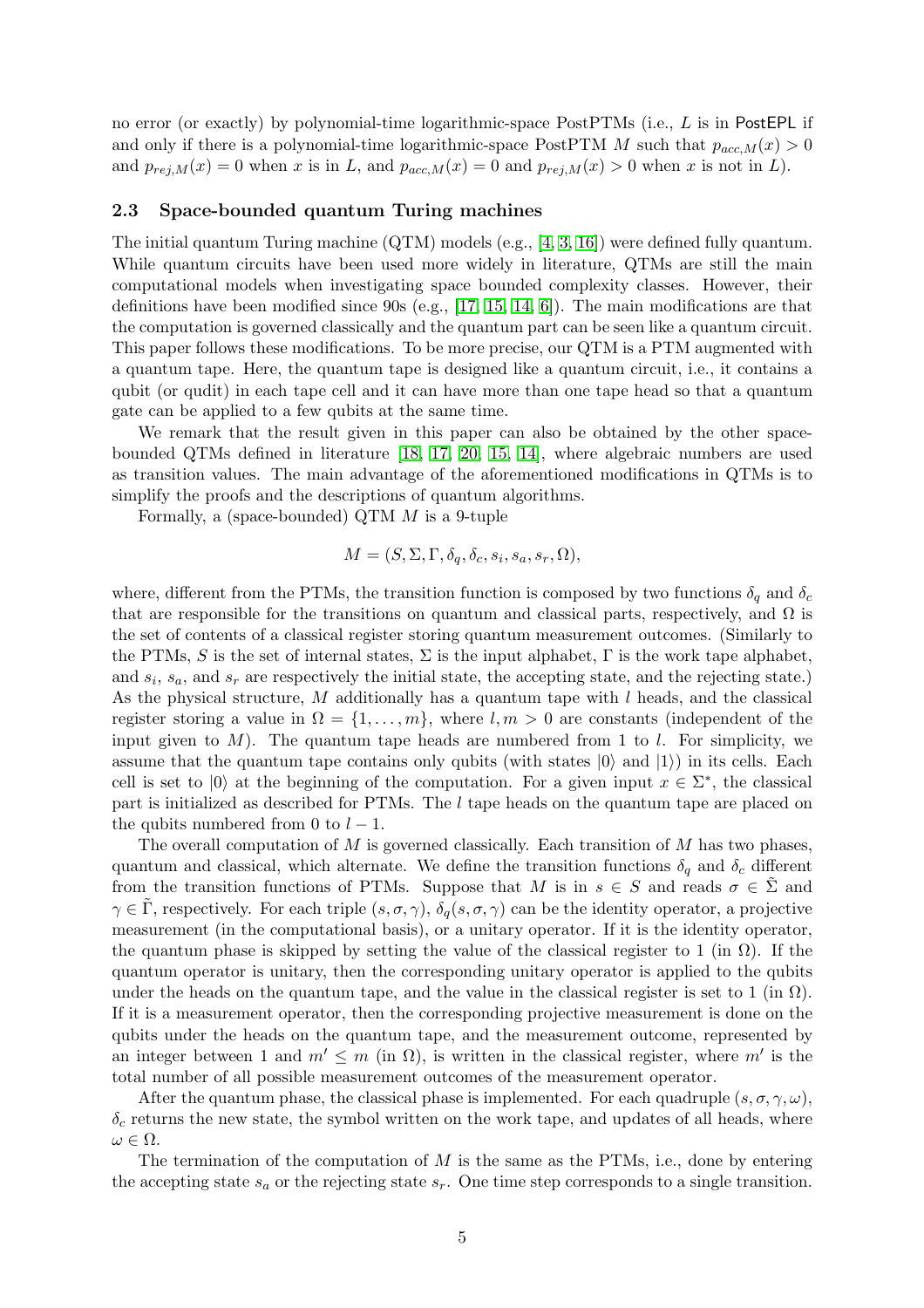We add the number of qubits visited with non-zero probability during the computation (as well as the number of cells visited on the classical work tape) to the space usage.

Remark that any QTM using superoperators can be simulated by a QTM using unitary operators and measurements with negligible memory and time overheads, i.e., by using extra quantum and classical states, any superoperator can be implemented by unitary operators and measurements in constant steps (e.g. [\[11,](#page-15-6) [13\]](#page-15-14)).

Since the computation of the QTM defined above is controlled classically, a postselecting QTM (PostQTM) can be defined similar to PostPTMs: the PostQTM has an additional classical halting state  $s_n$ , and any computation that ends in  $s_n$  is discarded when calculating the overall accepting and rejecting probability on the given input.

The quantum counterparts of BPL (BPL( $\infty$ )), RL, PL, NL, PostBPL, PostRL, and PostEPL are BQL  $(BQL(\infty))$ , RQL, PQL, NQL<sup>[1](#page-5-0)</sup>, PostBQL, PostRQL, and PostEQL, respectively, where QTMs use algebraic numbers as transition amplitudes.

The following relations on logarithmic space quantum and classical complexity classes are already known [\[9,](#page-15-15) [16,](#page-15-0) [17,](#page-15-11) [7\]](#page-15-4):

> $L \subseteq NL = \text{coNL} \subseteq \text{coC-L} = NQL \subseteq PL = \text{POL}.$  $L \subseteq BPL \subseteq BQL \subseteq PL = PQL$ .

# <span id="page-5-1"></span>3 Main Result

In this section, our main theorem ( $PostBQL = PL$ ) is proved. We start with the easy inclusion.

Theorem 1: PostBQL ⊆ PQL = PL

Proof: Any polynomial-time logarithmic-space PostQTM M can be easily converted to a polynomial-time logarithmic-space QTM  $M'$  such that  $M'$  enters the accepting and rejecting states with equal probability when  $M$  enters the non-postselecting halting state. Thus the balance between accepting and rejecting probabilities is preserved, and thus the language recognized by M with bounded-error is recognized by M' with unbounded error.  $\Box$ 

In the rest of this section, we give the proof of the following inclusion.

#### Theorem 2: PL ⊆ PostBQL.

As described in Section [1,](#page-0-0) the proof of Theorem 2 consists of three parts, each of which will be given in the next three subsections. We start by giving an overview of the first part. Let  $L$  be a language in PL. Then there exists a PTM  $M$  recognizing  $L$  with unbounded error such that M on input x halts in  $|x|^k$  steps by using at most  $d \log(|x|)$  space for some fixed positive integers d and k.

Without loss of generality, we can assume that  $M$  always splits into two paths in every step, the work tape alphabet of  $M$  has only two symbols 0 and 1, and  $M$  halts only when the work tape contains only blanks and both tape heads are placed on the 0-th cells, i.e., there exist a single accepting and a single rejecting configurations. Let  $m$  be the number of internal states.

We fix x as the given input with length  $|x| = n$ . Any configuration of M is represented by a 4-tuple of binary strings

 $(s, h_{\text{in}}, w, h_{\text{wk}}),$ 

where s is the internal state,  $h_{\text{in}}$  is the position of the input head, w is the content of the work tape, and  $h_{\text{wk}}$  is the position of the work tape. (We also assume that w is always a binary

<span id="page-5-0"></span><sup>&</sup>lt;sup>1</sup>Note that NQL is the quantum counterpart of NL based on the criterion by the accepting probabilities of the underlying machine, not the certificate-based counterpart (QMAL).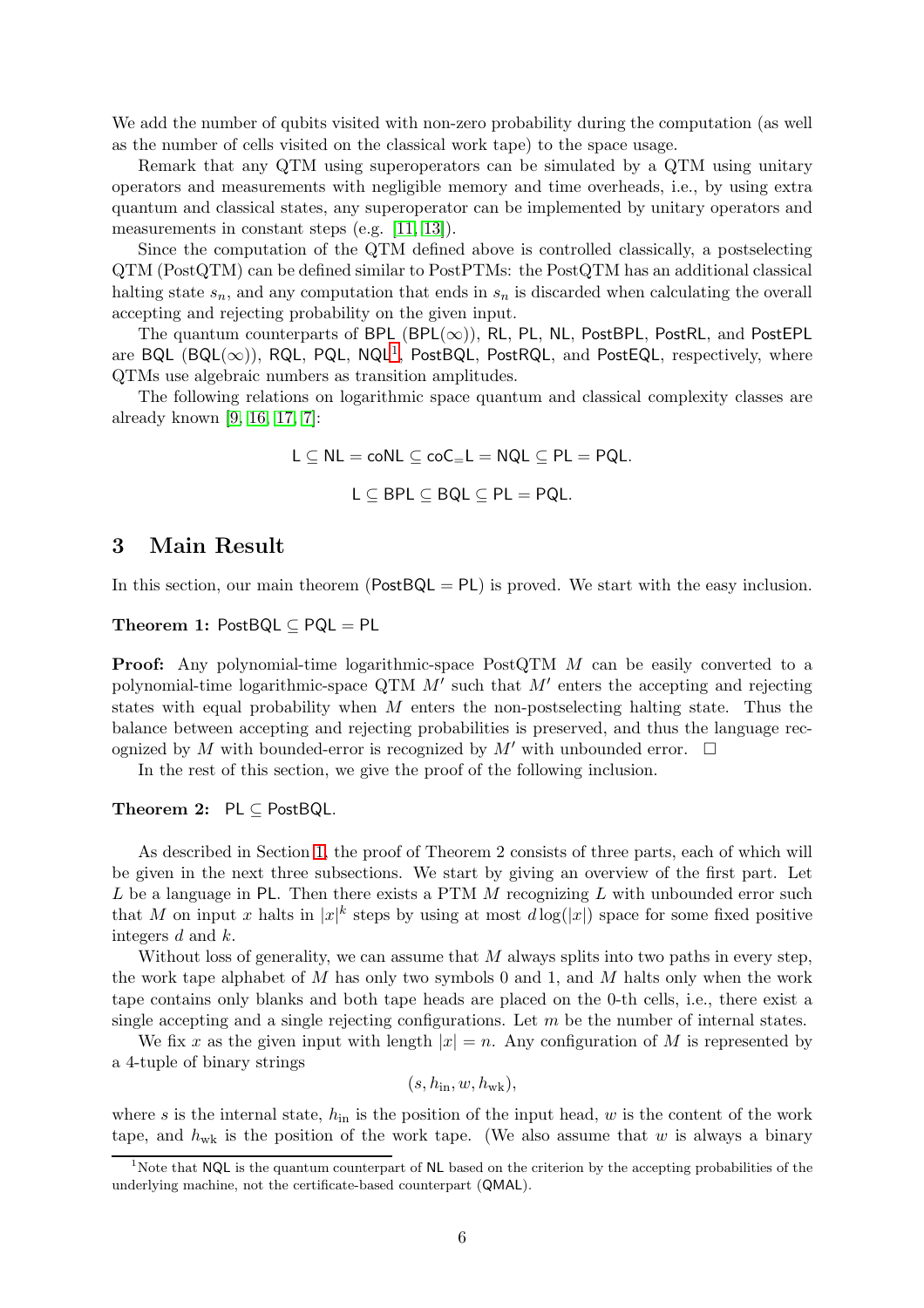string, which does not contain any blank symbol.) The set of all configurations is denoted by  $C^x$ , i.e.,  $C^x = \{C_1, \ldots, C_N\}$  for some N polynomial in n. The length of any configuration is

$$
l = \lceil \log m \rceil + \lceil \log n \rceil + \lceil d \log n \rceil + \lceil \log(d \log n) \rceil \in O(\log n).
$$

Based on  $C^x$ , we define a stochastic matrix  $P_x$ , called the configuration matrix, whose columns and rows are indexed by configurations and its  $(j, i)$ -th entry represents the probability going from  $C_i$  to  $C_j$ . Then, the whole computation of M on x can be traced by an N-dimensional column vector, called *configuration vector*:

$$
v_{l+1} = P_x v_l,
$$

where  $1 \leq l \leq n^k$  and  $v_l$  represents the probability distribution of the configurations after the l-th step. Here,  $v_0$  is the initial configuration vector having a single nonzero entry, that is 1, corresponding to the initial configuration, and  $v_{n^k}$  is the final configuration vector having at most two nonzero entries that keep the overall accepting and rejecting probabilities:

$$
v_{n^k} = P_x^{n^k} v_0.
$$

Since the computation is split into two paths in each step with equal probability, the overall accepting  $(A)$  and rejecting probabilities  $(R)$  are respectively of the forms

$$
\frac{A'}{2^{n^k}} \text{ and } \frac{R'}{2^{n^k}},
$$

where  $0 \leq A', R' \leq 2^{n^k}, A' + R' = 2^{n^k}, \text{ and } A' \neq 2^{n^k-1}.$ 

We present a simulation of the above matrix-vector multiplication in logarithmic space. It is clear that keeping all entries of a single configuration vector separately requires polynomial space in n. On the other hand, a single configuration can be kept in logarithmic space. Therefore, we keep a mixture of configurations as a single summation for any time step. In other words, we can keep  $v_i$  as

$$
v_i[1]C_1 + v_i[2]C_2 + \cdots + v_i[n^k]C_{n^k},
$$

where each coefficient  $v_i[j]$  represents the probability of being in the corresponding configuration  $C_i$ . The transition from  $v_i$  to  $v_{i+1}$  can be obtained in a single step by applying  $P_x$ . However, in our simulation, we can do this in  $n^k$  sub-steps. The idea is as follows: In the j-th sub-step, we check whether our mixture has  $C_j$  or not. If it exists, then  $C_j$  is evolved to  $C'_j$  and  $C''_j$ that are the configurations obtained from  $C_i$  in a single step when the outcome of the coin is respectively heads or tails. In this way, from the mixture corresponding to  $v_i$ , we obtain the next mixture:

$$
v_{i+1}[1]C_1 + v_{i+1}[2]C_2 + \cdots + v_{i+1}[n^k]C_{n^k}.
$$

Then, the final mixture is

$$
AC_a + RC_r,
$$

where  $C_a$  and  $C_r$  are the accepting and rejecting configurations, respectively.

We present the details of this simulation in the following subsection.

### <span id="page-6-0"></span>3.1 Probabilistic circuit

In this subsection, it is shown that we can construct, in deterministic logarithmic space, a logarithmic-width and polynomial-depth probabilistic circuit  $K_{M,x}$  that simulates M on x.

Note that a logarithmic-space DTM can easily output each element of  $C<sup>x</sup>$ . Moreover, for any  $C_j \in C^x$ , it can also easily output two possible next configurations  $C'_j$  and  $C''_j$  such that M switches from  $C_j$  to  $C'_j$  if the result of the coin flip is heads and it switches from  $C_j$  to  $C''_j$ if the result of the coin flip is tails.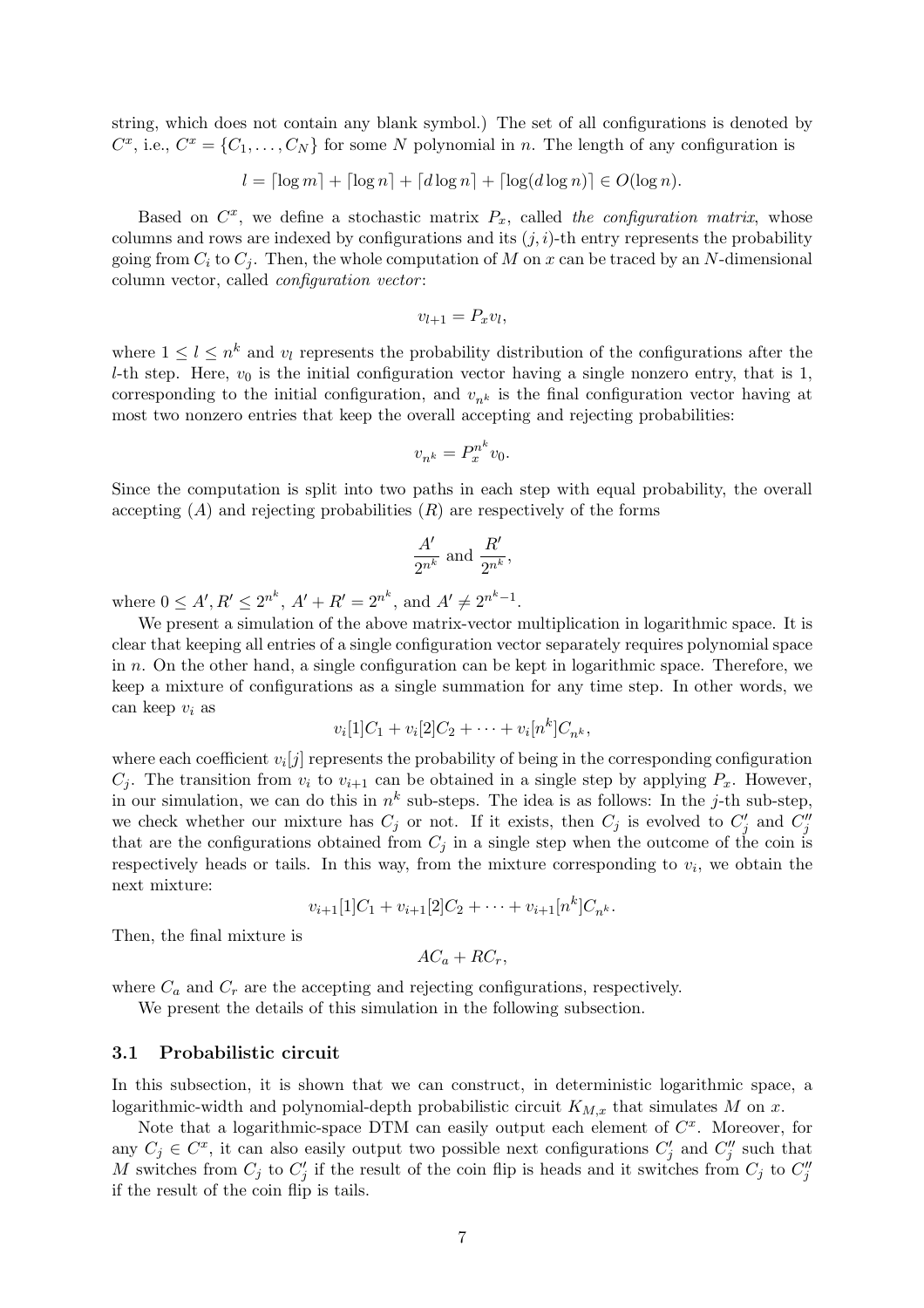A logarithmic-space DTM D described below can output the desired probabilistic circuit  $K_{M,x}$  with width  $l+3$  where (i) the first bit is named as the random bit that is used for coin flip, (ii) the second and third bits are named as the block control bit and the configuration control bit that are used to control the transition between the configurations in each time step, and (iii) the rest of the bits hold a configuration of  $M$  on  $x$ .

The circuit  $K_{M,x}$  consists of  $n^k$  blocks, and D outputs the  $n^k$  blocks. Each block corresponds to a single time step of  $M$  on  $x$ :

$$
block_1, block_2, \ldots, block_{n^k},
$$

where each block is identical, i.e., each block implements the transition matrix  $P_x$  operating on configurations. Remark that, after  $block_i$ , we have the mixture representing  $v_i$ .

Before each block, the random bit is set to 0 or 1 with equal probability and the block control bit is set to 1. As long as the block control bit is 1, the configurations are checked one by one in the block. Once it is set to 0, the remaining configurations are skipped.

Any block is composed by N parts where each part corresponds to a single configuration:

$$
part_1, part_2, \ldots, part_N.
$$

Here, part<sub>j</sub> implements the transitions from  $C_j$  in a single step. In part<sub>j</sub>, we do the following items:

- 1. If the block control bit is 0, then SKIP the remaining items. Otherwise, CONTINUE.
- 2. SET the configuration control bit to 1 (here we assume that M is in  $C_j$ ).
- 3. It checks whether  $M$  is in  $C_i$ .
	- If M is not in  $C_i$ , SET the configuration control bit to 0 and SKIP the remaining items. (Remark that the block control bit is still 1 in this case, and thus the next configuration  $C_{j+1}$  will be checked in  $part_{j+1}$ .)
	- Otherwise (i.e., if M indeed is in  $C_i$ ), CONTINUE.
- 4. SWITCH from  $C_j$  to  $C'_j$  if the random bit is 0 and SWITCH from  $C_j$  to  $C''_j$  if the random bit is 1.
- 5. SET the block control bit to 0.

After all  $n^k$  blocks, D outputs the last block called *decision block*. In the last block, it is checked whether the last configuration is  $C_a$  or  $C_r$ . If it is  $C_a$  (resp.  $C_r$ ), then the first bit of the decision block is set to 1 (resp. 0).

For the above operations, we can use some gates operating on no more than four bits that are the first three bits and one bit from the rest in each time. With  $l$  sequential gates, we can determine whether we are in  $C_i$  or not. Similarly, with l sequential gates, we can implement the transition from  $C_j$  to  $C'_j$  and, with another l sequential gates, we can implement the transition from  $C_j$  to  $C''_j$ . Here, using l sequential gates allows us to keep the size of any gate no more than 4 bits as shown in Fig. [1](#page-8-1) (where  $H_1, \ldots, H_l$  denote the l sequential gates).

When physically implementing the above circuit  $K_{M,x}$ , before each block, the circuit will be in a single configuration, and during executing the block, only the part corresponding to this configuration will be active, and thus the circuit will switch to one of the two possible next configurations. After the decision block, we will observe the first bit as 1 and 0 with probabilities A and R, respectively.

Remark that the set of all possible gates which can be used in the above circuit is finite and independent of the input  $x$ . The only probabilistic gate is a single bit operator implementing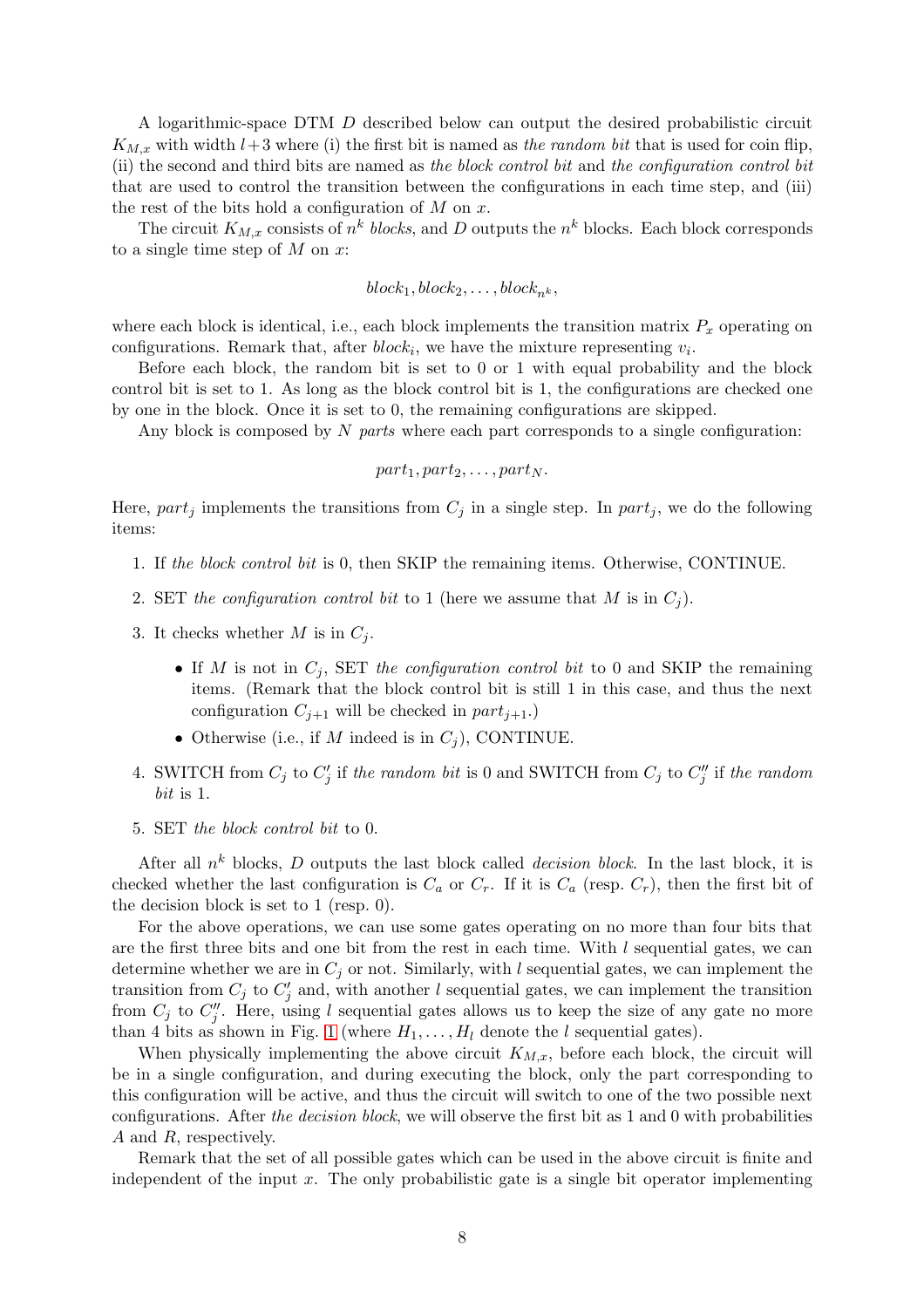

<span id="page-8-1"></span>Figure 1: Two sequential gates operating on the first three bits and one bit from the rest.

a fair coin toss. The rest of gates are deterministic and basically they are controlled operators with maximum dimension of 16.

Before continuing with the quantum part, we make further simplifications on  $K_{M,x}$ . As [2](#page-8-2)-bit AND and OR gates<sup>2</sup> and 1-bit NOT gate form a universal gate set for classical circuits, each deterministic gate (operating at most 4 bits) can be replaced by some finite numbers of NOT, AND, OR, and some 1-bit resetting gates with help of a few extra auxiliary bits used for intermediate calculations, which are appended to the bottom part of the circuit. Let  $G = \{G_0, G_1, \ldots, G_t\}$  be the new set of our gates, where  $G_0$  implements the fair coin by outputting the values 0 and 1 with equal probability, and the values are used by the deterministic gates whenever it is needed.

We denote the simplified circuit as  $K'_{M,x}$  or shortly as  $K'$ . Let  $l'$  be the width of  $K'$  (note that  $l' = l + O(1) = O(\log n)$ . Thus, we have K' such that the probability of observing 1 (resp. 0) on the first bit is  $A$  (resp.  $R$ ).

### <span id="page-8-0"></span>3.2 QTM part

In this subsection, we give a logarithmic-space postselecting QTM that simulates the computation of  $K'$  in a *coherent* manner, as described in Section [1.](#page-0-0)

A logarithmic-space (postselecting) QTM can trace the computation of  $K'$  on its quantum tape by help of its classical part. Since the circuit  $K'$  is deterministic logarithmic-space constructible, the classical part of the QTM helps to create the parts of  $K'$  on the quantum tape whenever it is needed. Moreover, any mixture of the configurations in  $K'$  is kept in a pure state of l ′ qubits (described below).

The QTM uses  $l' + 2$  active qubits on the quantum tape for tracing K' on the input. The last two qubits are auxiliary, and the first l' qubits are used to keep the probabilistic state of K'. We consider the quantum tape as a logarithmic-width quantum circuit simulating  $K'$ .

For each gate of  $K'$ , say  $G_j$ , we apply a unitary gate (operator) operating on at most 4 qubits, say  $U_i$ . Therefore, we use 4 tape heads on the quantum tape.

During the simulation, the first l' qubits are always kept in a superposition and after each unitary operator the last qubit or the last two qubits are always measured. If the outcome is 0 or 00, then the computation continues. Otherwise, the computation is terminated in the non-postselecting state.

In the probabilistic circuit  $K'$ ,  $G_0$  is applied on the first qubit. For each  $G_0$ , we apply

$$
U_0 = \frac{1}{2} \begin{pmatrix} 1 & 1 & 1 & 1 \\ 1 & 1 & -1 & -1 \\ 1 & -1 & 1 & -1 \\ 1 & -1 & -1 & 1 \end{pmatrix}
$$

<span id="page-8-2"></span> $^2\text{We assume that these gates are represented by }4\times4$  matrices.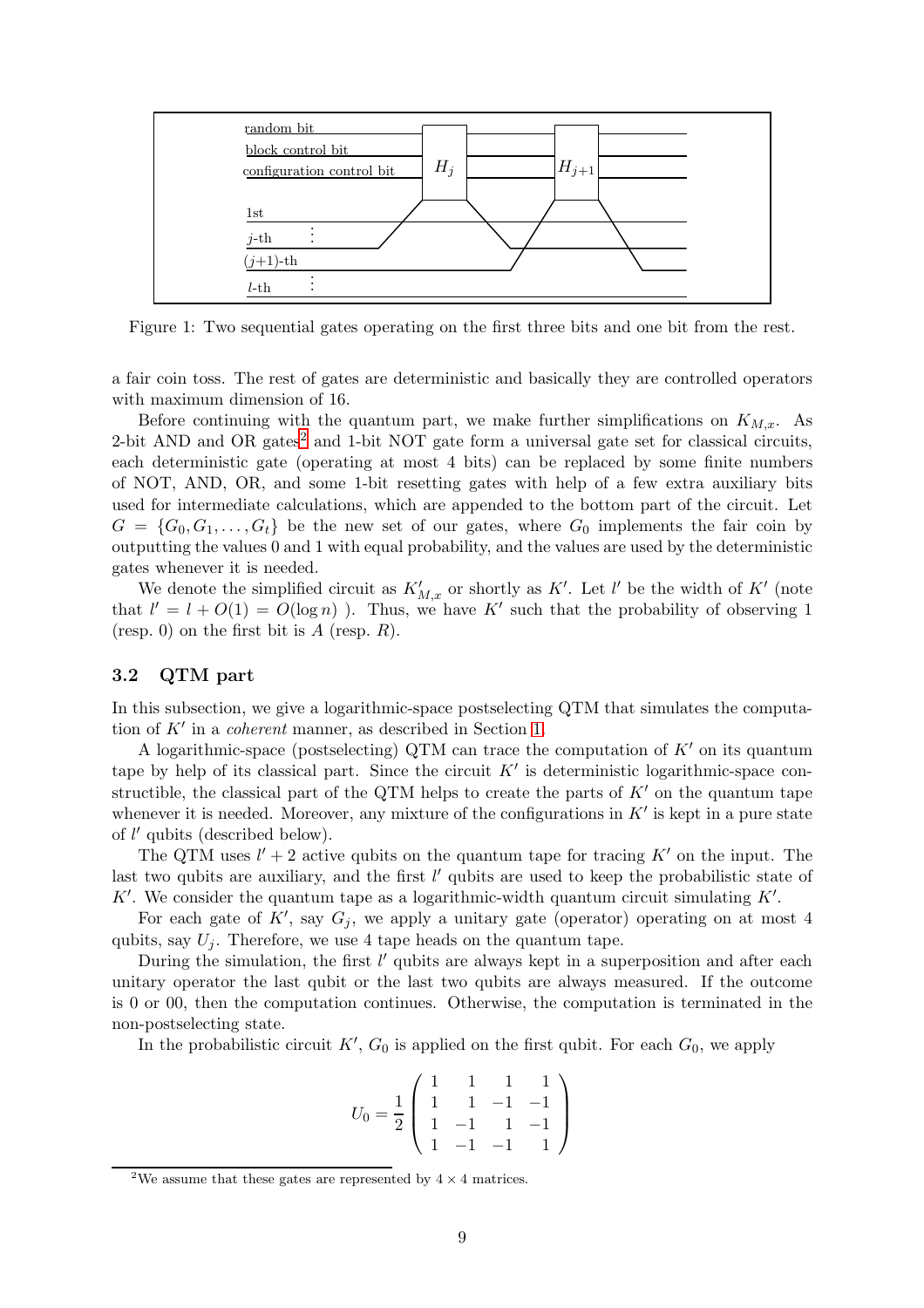on the first and the last qubits, measure the last qubit, and continue if  $|0\rangle$  is observed:

$$
U_0|00\rangle = \frac{1}{2}|00\rangle + \frac{1}{2}|01\rangle + \frac{1}{2}|10\rangle + \frac{1}{2}|11\rangle \xrightarrow{\text{post-selection}} \frac{1}{\sqrt{2}}|0\rangle + \frac{1}{\sqrt{2}}|1\rangle.
$$
  

$$
U_0|10\rangle = \frac{1}{2}|00\rangle - \frac{1}{2}|01\rangle + \frac{1}{2}|10\rangle - \frac{1}{2}|11\rangle \xrightarrow{\text{post-selection}} \frac{1}{\sqrt{2}}|0\rangle + \frac{1}{\sqrt{2}}|1\rangle.
$$

Thus, coin-flipping operator can be easily implemented.

For the other operators (including the ones given below), we use the techniques given in [\[12\]](#page-15-16). For any  $G_j$   $(1 \leq j \leq t)$ , we apply unitary operator  $U_j$  acting on four qubits. Before applying  $U_j$ , the quantum part is in

$$
\sum_{a,b \in \{0,1\}} \alpha_{a,b} |ab00\rangle,
$$

since the last two qubits are measured before and any outcome other than  $|00\rangle$  is discarded by entering the non-postselecting state. Thus, only  $4 \times 4 = 16$  entries of  $U_i$  affects the above quantum state. We construct  $U_j$  step by step as follows. These 16 entries are set to the corresponding values from  $G_i$ . Thus, the probabilistic state, which is kept in the pure state, can be traced exactly up to some normalization factor.

Without loss of generality, we assume that (by reordering the quantum states) these 16 values are placed in the top left corner. Then,  $U_j$  is of the form

$$
\frac{1}{e}\left(\begin{array}{c|c|c} G_j & G_j' & G_j'' & 0 \ \hline \ast & \ast & \ast \end{array}\right),
$$

where e is the normalization factor and all  $G_j$ ,  $G'_j$ , and  $G''_j$  are  $4 \times 4$  matrices.

The entries of  $G'_{j}$  are set in order to make the first four rows pairwise orthogonal:

$$
G'_{j} = \left(\begin{array}{cccc} 1 & 0 & 0 & 0 \\ \gamma_{1,2} & 1 & 0 & 0 \\ \gamma_{1,3} & \gamma_{2,3} & 1 & 0 \\ \gamma_{1,4} & \gamma_{2,4} & \gamma_{3,4} & 0 \end{array}\right),
$$

where the values are set column by column. The values of  $\gamma_{1,2}$ ,  $\gamma_{1,3}$ , and  $\gamma_{1,4}$  are set to the appropriate values such that the first row becomes orthogonal to the second, the third, and the fourth ones, respectively. Similarly, we set the values of the second and third columns. Since  $G_j$  is composed by integers,  $G'_j$  is also composed by integers.

The entries of  $G''_j$  are set in order to make the first four rows with equal length, say e, which is a square of an integer:

$$
G''_j = \left(\begin{array}{cccc} \gamma_1 & 0 & 0 & 0 \\ 0 & \gamma_2 & 0 & 0 \\ 0 & 0 & \gamma_3 & 0 \\ 0 & 0 & 0 & \gamma_4 \end{array}\right),
$$

where diagonal entries are picked as the square roots of some integers. Remark that the entries of  $G''_j$  does not change the pair-wise orthogonality of the first four rows. Moreover, at this point, the first four rows become pair-wise orthonormal (due to normalization factor  $e$ ). One can easily fill up the rest of the matrix with some arbitrary algebraic numbers in order to have a complete unitary matrix.

Since the set of G depends on the transitions of the PTM  $M$ , each  $U_j$  can be kept in the description of the QTM.

By using the above quantum operators, we can simulate  $K'$  with exponentially small probability. Only note that, due to normalization factors, the computation is terminated in the non-postselecting state with some probabilities after applying each unitary gate.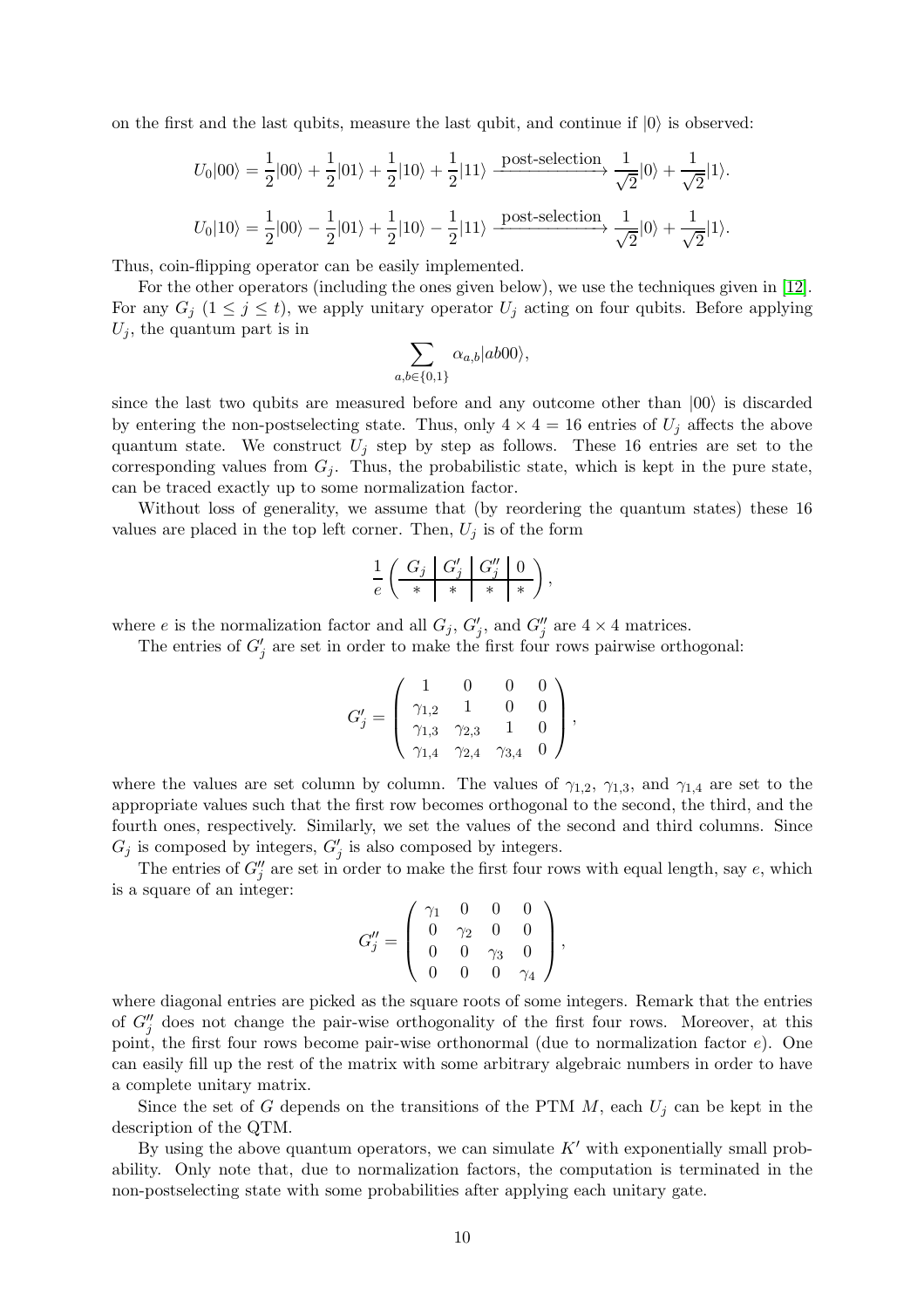At the end of the simulation of  $K'$ , we separate the first qubit from the rest of qubits, each of which is set to  $|0\rangle$ . Then, we have this unnormalized quantum state in the first qubit:

$$
(1-A)|0\rangle + A|1\rangle = \begin{pmatrix} 1-A \\ A \end{pmatrix}.
$$

The operator  $\begin{pmatrix} 1/2 & 3/2 \\ 1/2 & 1/2 \end{pmatrix}$  $1/2$   $-1/2$ maps the above quantum state to

$$
|\tilde{u}\rangle = \left(\begin{array}{c} \frac{1}{2} + A \\ \frac{1}{2} - A \end{array}\right).
$$

Since this operator can be also implemented with post-selection by using an extra qubit, the new unnormalized quantum state is set to  $|\tilde{u}\rangle$ .

If  $A = 0$ , then the quantum state  $|u\rangle$ , that is the normalized version of  $|\tilde{u}\rangle$ , is identical to  $|+\rangle = \frac{|0\rangle+|1\rangle}{\sqrt{2}}$ . If  $A < \frac{1}{2}$ , then the quantum state  $|u\rangle$  lies between  $|+\rangle$  and  $|0\rangle$ , and thus it is closer to  $|+\rangle$  compare to  $|-\rangle = \frac{|0\rangle - |1\rangle}{\sqrt{2}}$ . If  $A > \frac{1}{2}$ , then  $|u\rangle$  lies between  $|0\rangle$  and  $|-\rangle$ , and thus it is closer to  $|-\rangle$  compare to  $|+\rangle$ .

The measurement in  $\{ |+ \rangle, |-\rangle \}$  basis means that we rotate the quantum state with angle  $\frac{\pi}{4}$ in counter-clockwise direction and then make a measurement in  $\{|0\rangle, |1\rangle\}$  basis. Thus, observing  $|\rightarrow (|+\rangle)$  in the former case is equivalent to observing  $|0\rangle$  (resp.,  $|1\rangle$ ) in the latter case.

After making a measurement in  $\{|+\rangle, |-\rangle\}$  basis, we can easily distinguish the cases whether A is close to 0 or A is close to 1 with bounded error. In the case of when A is close to  $\frac{1}{2}$ , the probability of observing these basis states can be very close to each other. In Section [3.3,](#page-10-0) we use a modified version of the trick used by Aaronson [\[1\]](#page-14-0) to increase the success probability. Actually, we will need to use the above QTM  $O(n^k)$  times sequentially in logarithmic space.

### <span id="page-10-0"></span>3.3 Executing a series of QTMs

Let p be our integer parameter from the set  $\{0, 1, \ldots, n^k\}$ . For each p, we consider a QTM  $M[p]$ as follows. First, we execute the above QTM in Section [3.2,](#page-8-0) and then transform  $|\tilde{u}\rangle$  to

$$
\left|\tilde{u}_p\right\rangle = \left(\begin{array}{c} \frac{1}{2} + A \\ 2^{n^k - p} \left(\frac{1}{2} - A\right) \end{array}\right)
$$

in  $(n<sup>k</sup> - p)$  iterations. In each iteration, we combine the first qubit with another qubit in state  $|0\rangle$ , apply the quantum operator

$$
\frac{1}{2} \left( \begin{array}{rrr} 1 & \sqrt{3} & 0 & 0 \\ \sqrt{3} & -1 & 0 & 0 \\ 0 & 0 & 2 & 0 \\ 0 & 0 & 0 & 2 \end{array} \right),
$$

and then the second qubit is measured. If the measurement outcome is  $|0\rangle$ , then the computation continues. Otherwise, the computation is terminated by entering the non-postselecting state. (By induction, we can easily see that  $|\tilde{u}\rangle \xrightarrow{n^k-p \text{ steps}} |\tilde{u}_p\rangle$ .) Note that for each p, the QTM  $M[p]$  can be done in logarithmic space as the QTM described in Section [3.2](#page-8-0) is done in  $O(\log n)$ space, and the counter for the iteration for creating  $|\tilde{u}\rangle$  needs  $O(\log n)$  space as well.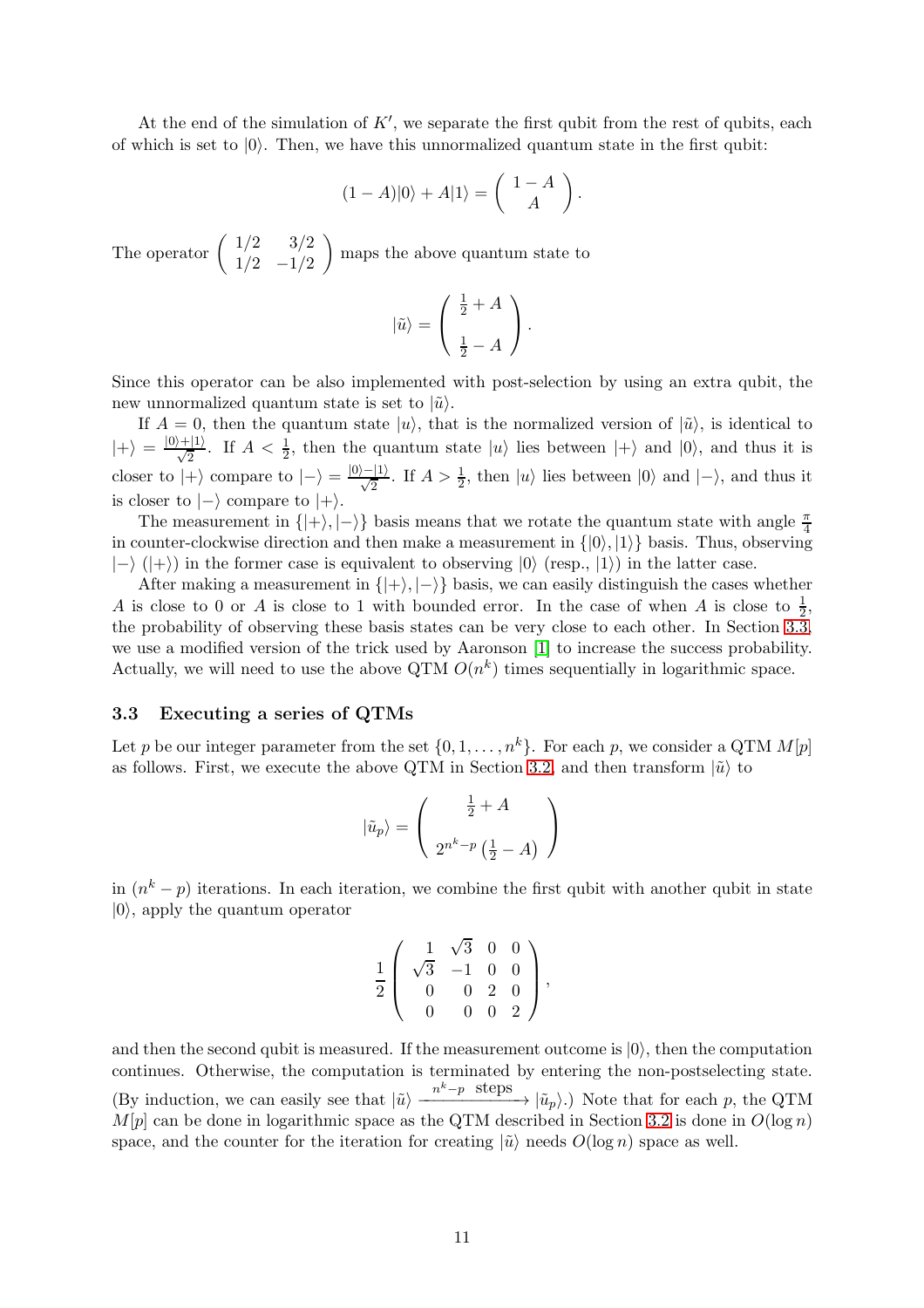By substituting  $A = \frac{A'}{2n^k}$ , the quantum state  $|\tilde{u}_p\rangle$  can be rewritten as

$$
|\tilde{u}_p\rangle = \left(\begin{array}{c} \frac{1}{2} + \frac{A'}{2^{n^k}} \\ 2^{n^k - p} \left(\frac{1}{2} - \frac{A'}{2^{n^k}}\right) \end{array}\right) = \left(\begin{array}{c} \frac{1}{2} + \frac{A'}{2^{n^k}} \\ 2^{n^k - p} \left(\frac{2^{n^k} - 2A'}{2^{n^k + 1}}\right) \end{array}\right) = \left(\begin{array}{c} \frac{1}{2} + \frac{A'}{2^{n^k}} \\ \frac{2^{n^k} - 2A'}{2^{p+1}} \end{array}\right).
$$

It is easy to see that

- when  $A < \frac{1}{2}$  $\left(A' < \frac{2^{n^k}}{2} \Rightarrow 2A' < 2^{n^k}\right)$ , the normalized state  $|u_p\rangle$  of  $|\tilde{u}_p\rangle$  lies in the first quadrant, and thus it is closer to  $|+\rangle$ , and
- when  $A > \frac{1}{2}$  $\left(A' > \frac{2^{n^k}}{2} \Rightarrow 2A' > 2^{n^k}\right), |u_p\rangle$  lies in the fourth quadrant, and thus it is closer to  $|-\rangle$ .



<span id="page-11-0"></span>Figure 2: The visualization of  $|y\rangle$  and  $|u_{p'}\rangle$  when  $A < \frac{1}{2}$ , and  $|y'\rangle$  and  $|u_{p''}\rangle$  when  $A > \frac{1}{2}$ .

Case  $A < \frac{1}{2}$ : As  $A \leq \frac{1}{2} - \frac{1}{2^n}$  $\frac{1}{2^{n^k}}$  (recall that A is the accepting probability of the PTM M on input x that halts in  $n^k$  steps),

$$
\frac{2^{n^k}-2A'}{2^{p+1}}\geq \frac{2}{2^{p+1}}.
$$

Thus, there exists a value of  $p$ , say  $p'$ , such that

$$
\frac{2^{n^k} - 2A'}{2^{p'+1}} \in [1,2].
$$

Then, since  $\frac{1}{2} \leq \frac{1}{2} + \frac{A'}{2n^k}$  and  $2 \geq \frac{2n^k - 2A'}{2p^k + 1}$ , the quantum state  $|y\rangle = \frac{2}{\sqrt{17}} \begin{pmatrix} 1/2 \\ 2 \end{pmatrix}$ 2 lies between  $|1\rangle$  and  $|u_{p'}\rangle$ , and since  $\frac{1}{2} \leq \frac{1}{2} + \frac{A'}{2^{n^k}} < 1$  and  $2 \geq \frac{2^{n^k}-2A'}{2^{p'+1}} \geq 1$ ,  $|u_{p'}\rangle$  lies between  $|y\rangle$  and  $|+\rangle$ (see Fig. [2\)](#page-11-0). Thus, the probability of observing  $|+\rangle$  after measuring  $|u_{p'}\rangle$  in  $\{|+\rangle, |-\rangle\}$  basis is always greater than

$$
\frac{25}{34} > \frac{7}{10}
$$

since  $|\langle y|+\rangle|^2 = \frac{25}{34}$ .

Case  $A > \frac{1}{2}$ . The case is similar to the previous case. There exists a value of p, say p'', such that

$$
\frac{2^{n^k}-2A'}{2^{p''+1}}\in [-2,-1].
$$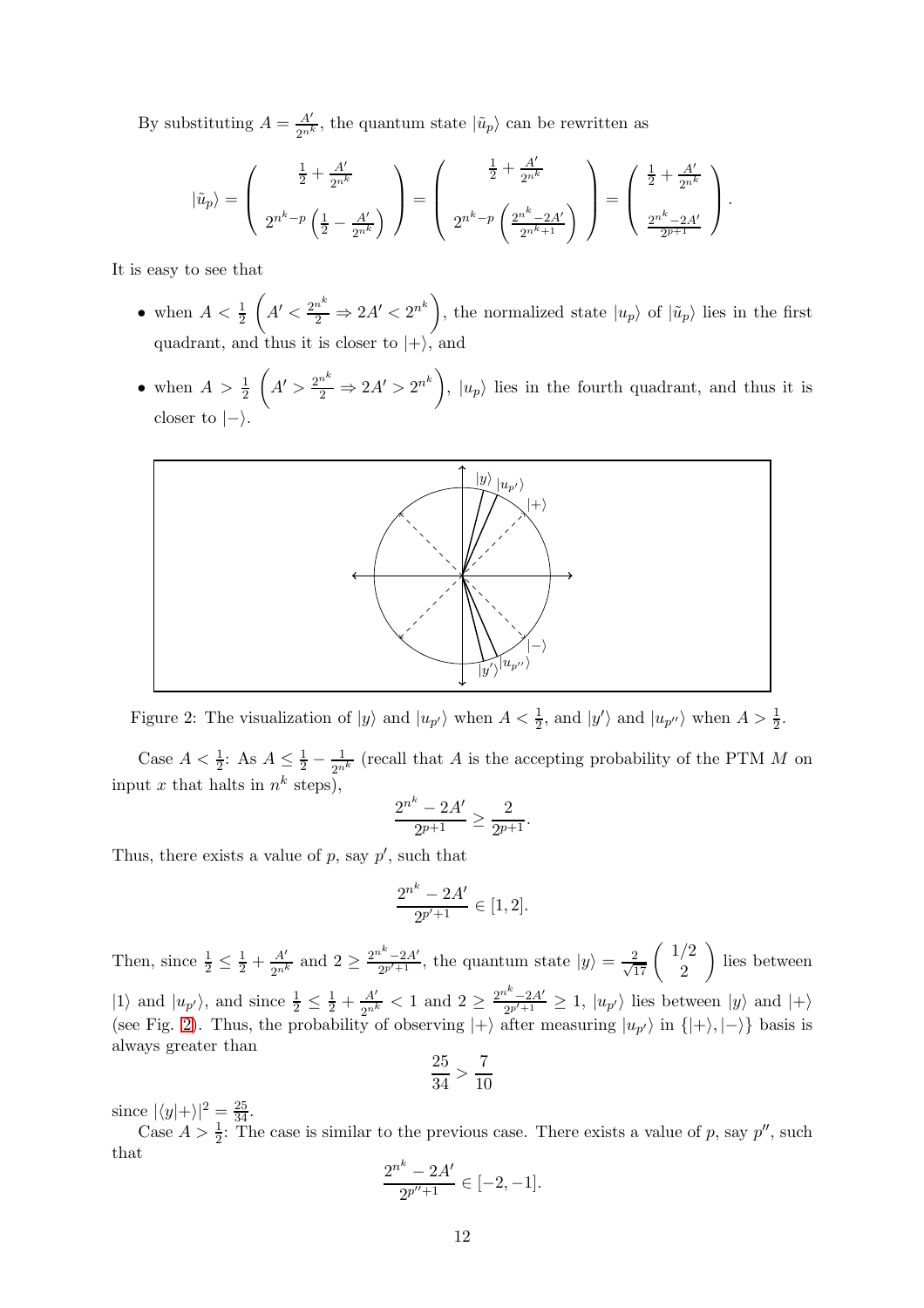Then, the quantum state  $|y'\rangle = \frac{2}{\sqrt{17}} \begin{pmatrix} 1/2 \\ -2 \end{pmatrix}$  $-2$ ) lies between  $-|1\rangle$  and  $|u_{p''}\rangle$  and  $|u_{p''}\rangle$  lies between  $|y'\rangle$  and  $|-\rangle$  (see Fig. [2\)](#page-11-0). Thus the probability of observing  $|u_{p''}\rangle$  when measuring in  $\{|+\rangle, |-\rangle\}$ basis is always greater than  $\alpha$  $\epsilon$ 

$$
\frac{25}{34} > \frac{7}{10}.
$$

Now the overall quantum algorithm is as follows:

- 1. Prepare counter C to 0. For each  $p \in \{0, 1, \ldots, n^k-1\}$ , the following steps are implemented.
	- (a) We execute the above QTM  $M[p]$ , and make the measurement at the end in  $\{|+\rangle, |-\rangle\}$ basis. (Note that the execution can be discarded by entering the non-postselecting state in the procedure of Section [3.2.](#page-8-0))
	- (b) If the measurement result corresponds to  $|+\rangle$ , then we reset the quantum register to all  $|0\rangle$  (note that this is possible using the classical control since all the non- $|0\rangle$ ) qubits are induced only by post-selection, and thus we know what states they are in), and add  $+1$  to C.
	- (c) If the measurement result corresponds to  $\ket{-}$ , then we reset the quantum register to all  $|0\rangle$ , and add  $-1$  to C.
- 2. If  $C = n^k$  (namely, we observe  $|+\rangle$  in all executions), then the input is rejected.
- 3. If  $C = -n^k$  (namely, we observe  $|-\rangle$  in all executions), then the input is accepted.
- 4. Otherwise (namely, if we observe the outcomes  $|+\rangle$  and  $|-\rangle$  at least once in some executions), the computation is terminated in the non-postselecting state.

Note that the overall quantum algorithm is implemented in logarithmic space since the counter is clearly implemented in  $O(\log n)$  space, and  $M[p]$  is also implemented in  $O(\log n)$ space, and each iteration of step 1 is done by the reuse of the classical and quantum registers.

The analysis of the algorithm is as follows:

- When  $A < \frac{1}{2}$ , the probability of observing  $|+\rangle$  is always greater than  $|-\rangle$  in each execution and at least once it is  $\frac{7}{3}$  times more. Thus, if  $x \notin L$ , the probability of observing all  $|+\rangle$ 's is at least  $\frac{7}{3}$  times more than the probability of observing all  $|-\rangle$ 's after all executions.
- When  $A > \frac{1}{2}$ , the probability of observing  $|-\rangle$  is always greater than  $|+\rangle$  in each execution and at least once it is  $\frac{7}{3}$  times more. Thus, if  $x \in L$ , the probability of observing all  $|-\rangle$ 's is at least  $\frac{7}{3}$  times more than the probability of observing all  $|+\rangle$ 's after all executions.

Therefore, after normalizing the final accepting and rejecting postselecting probabilities, it follows that  $L$  is recognized by a polynomial-time logarithmic-space postselecting QTM with error bound  $\frac{3}{10}$ . This completes the proof of Theorem 2. (The error bound can easily be decreased by using the standard probability amplification techniques.)

#### 3.4 Additional result

Additionally, we can show that PostBQL is contained in the class of languages recognized by logarithmic space bounded-error QTMs that halt in expected exponential time.

Theorem 3: PostBPL  $\subset$  BPL(exp) and PostBQL  $\subset$  BQL(exp), where BPL(exp) (BQL(exp)) is the class of languages recognized by logarithmic space bounded-error PTMs (QTMs) that halt in expected exponential time.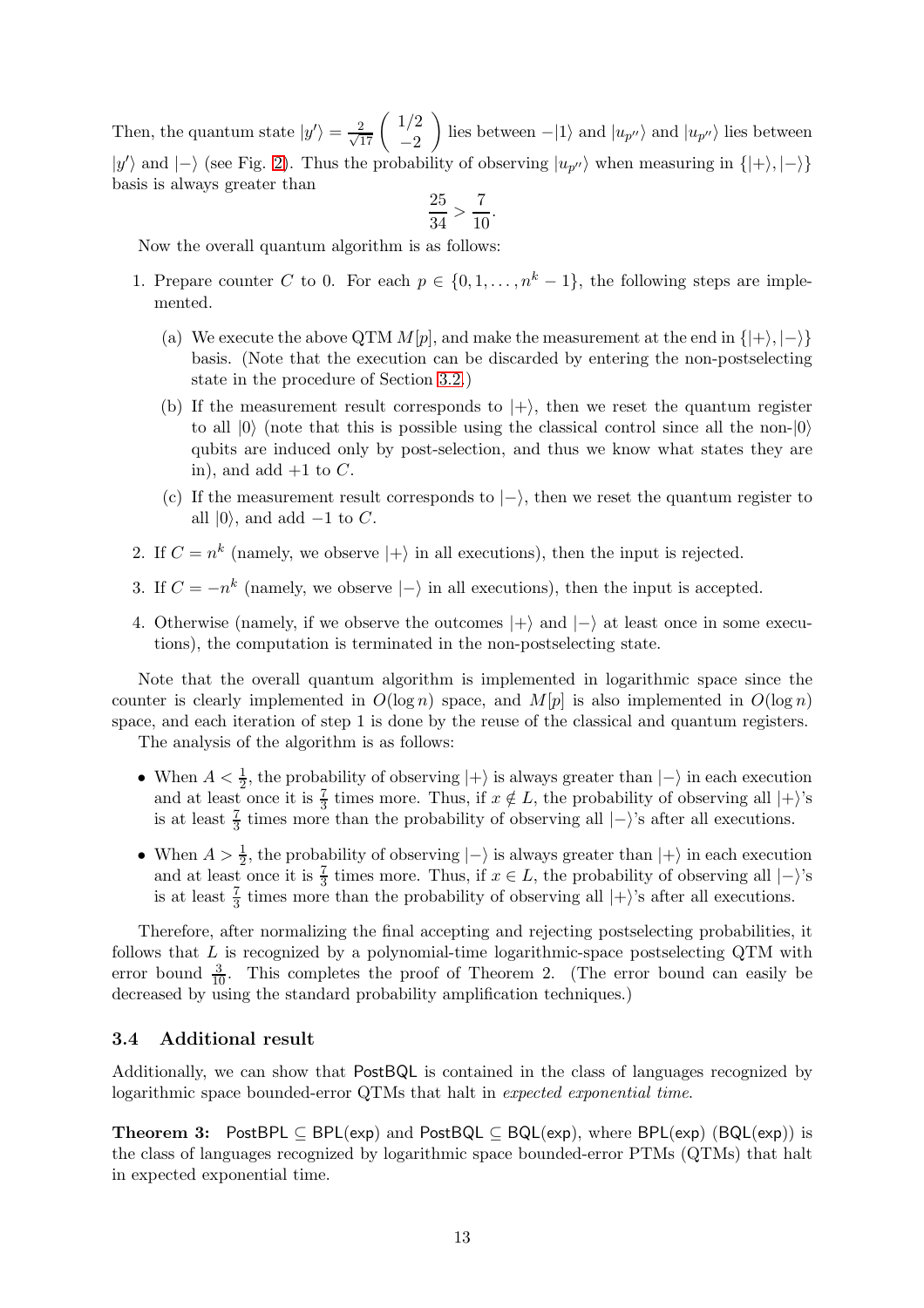Proof. Let M be a polynomial-time logarithmic-space PostPTM. By restarting the whole computation from the beginning instead of entering the non-postselecting state, we can obtain a logarithmic-space exponential-time PTM  $M'$  from  $M$ , i.e., (i) the restarting mechanism does not require any extra space, and, (ii) since  $M$  produces no less than exponentially small halting probability in polynomial time,  $M'$  halts with probability 1 in exponential expected time. Both machines recognize the same language with the same error bound since the restarting and postselecting mechanism can be used interchangeably [\[19,](#page-16-2) [21\]](#page-16-0), i.e., the accepting and rejecting probabilities by M and  $M'$  are the same on every input. Thus, we can conclude that PostBPL  $\subset$  BPL(exp). In the same way, we can obtain that PostBQL  $\subset$  BQL(exp).  $\Box$ 

As  $BQL(exp) \subseteq BQL(\infty) \subseteq PQL$  by definition and Watrous showed  $PQL = PL$  [\[17\]](#page-15-11), our main result (PL = PostBQL) leads to the following equivalence among  $BQL(exp)$ ,  $BQL(\infty)$  and PL.

Corollary 1:  $PL = PQL = PostBQL = BQL(exp) = BQL(\infty)$ .

We leave open whether  $BPL(exp)$  is contained in PostBPL.

# <span id="page-13-0"></span>4 Related Results

In this section, we provide several results on logarithmic-space complexity classes with postselection. The first result is a characterization of NL by logarithmic-space complexity classes.

#### Theorem 4:  $NL = PostEPL = PostRL$ .

*Proof.* We start with the first equality  $NL = PostEPL$ . Let  $L \in NL$ . Since  $NL = \text{coNL} [9], \overline{L}$  $NL = \text{coNL} [9], \overline{L}$  $NL = \text{coNL} [9], \overline{L}$  is also in NL. Then, there exist polynomial-time logarithmic-space NTMs  $N_1$  and  $N_2$  recognizing L and  $\overline{L}$ . Based on  $N_1$  and  $N_2$ , we can construct a polynomial-time logarithmic-space PostPTM  $M$  such that  $M$  executes  $N_1$  and  $N_2$  with equal probability on the given input. Then,  $M$  accepts the input if  $N_1$  accepts and rejects the input if  $N_2$  accepts. Any other outcome is discarded by M. Therefore, (i) any  $x \in L$  is accepted with nonzero probability and rejected with zero probability by M, and, (ii) any  $x \in \overline{L}$  is accepted with zero probability and rejected with nonzero probability by M. Thus, L is recognized by M with no error, and thus  $L \in$  PostEPL.

Let  $L \in$  PostEPL. Then, there exists a polynomial-time logarithmic-space PostPTM M recognizing  $L$  with no error. Based on  $M$ , we can construct a polynomial-time logarithmicspace NTM  $N$  such that  $N$  executes  $M$  on the given input and switches to the rejecting state if M ends in the non-postselecting halting state. Thus, N accepts all and only strings in  $L$ . Therefore,  $L \in \mathsf{NL}$ .

Now we are done with equality  $NL = PostEPL$ . It is trivial that PostEPL  $\subseteq$  PostRL. To complete the proof, it is enough to show that PostRL  $\subset$  NL. If a language is recognized by a polynomial-time logarithmic-space PostPTM M with one-sided bounded-error, then it is also recognized by a polynomial-time logarithmic-space NTM  $M'$  where  $M'$  is modified from  $M$  such that if M enters the non-postselelecting state, then  $M'$  enters the rejecting state.  $\Box$ 

By using the same argument, we can also obtain the following result on quantum class PostEQL (note that the first equality comes from  $NQL = coC<sub>=</sub>L [16, 7]$  $NQL = coC<sub>=</sub>L [16, 7]$  $NQL = coC<sub>=</sub>L [16, 7]$ ).

### Theorem 5:  $C_$   $L \cap coC_$   $L = NQL \cap coNQL = PostEQL$ .

As will be seen below, the relation between PostEQL and PostRQL seems different from the relation between their classical counterparts since  $C_{-}L$  and  $\text{co}C_{-}L$  may be different classes. Remark that it is also open whether NL is a proper subset of  $C_{=}\mathsf{L} \cap \mathsf{co} \mathsf{C}_{=}\mathsf{L}$  or not.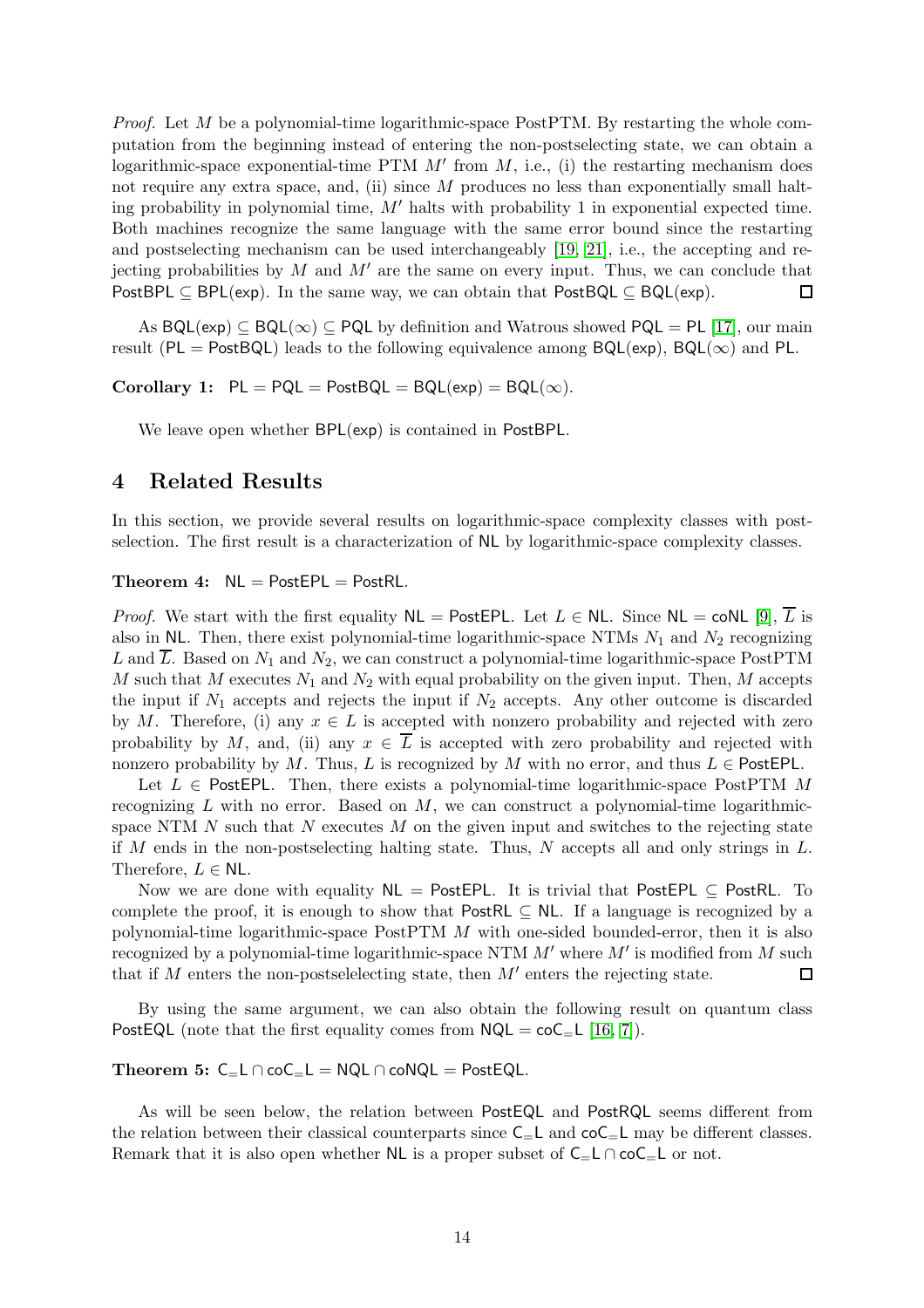By using the quantum simulation given in Section [3,](#page-5-1) we can obtain the following result.

### Theorem 6:  $\mathrm{coC}_{=}L = \mathrm{PostRQL}$ .

*Proof.* It is easy to see that PostRQL  $\subset$  NQL. Let L be a language in PostRQL and M be a polynomial-time logarithmic-space PostQTM recognizing L with one-sided bounded-error. By changing the transitions to the non-postselecting state of  $M$  to the rejecting state, we can obtain a polynomial-time logarithmic-space NQTM recognizing L, and thus PostRQL  $\subset$  NQL. Since  $NQL = coC<sub>=</sub>L$  [\[16,](#page-15-0) [7\]](#page-15-4), we obtain PostRQL  $\subset coC<sub>=</sub>L$ .

Now we prove the other direction. Let  $L$  be in  $\mathsf{coC}_{\mathsf{=}}L$ . Then there exists a polynomialtime logarithmic-space PTM  $M'$  that accepts any non-member of L with probability  $\frac{1}{2}$  and any member with probability different from  $\frac{1}{2}$ . Let x be a given input with length n.

We use the simulation given in Section [3.](#page-5-1) We make the same assumptions on the PTM M′ except that M' accepts some string with probability  $\frac{1}{2}$  and M' never accepts any string with probability in the following interval

$$
\left(\frac{1}{2}-\frac{1}{2^{n^k}}, \frac{1}{2}+\frac{1}{2^{n^k}}\right)
$$

for some fixed integer k. This condition is trivial if the running time never exceeds  $n^k$ , i.e., the total number of probabilistic branches never exceeds  $2^{n^k}$ .

Then, we construct a polynomial-time logarithmic-space PostQTM as described in Section [3](#page-5-1) with the following unnormalized final quantum state:

$$
\left(\begin{array}{c} 2A-1\\2^{-n^k}\end{array}\right),
$$

where A is the accepting probability of  $M'$ . We measure this qubit and accept (reject) the input, if we observe  $|0\rangle$  ( $|1\rangle$ ). All the other outcomes are discarded by entering the non-postselecting state.

It is clear that for any non-member of L, A is always equal to  $\frac{1}{2}$ , and thus the QTM accepts the input with zero probability and rejects the input with some non-zero probability. Therefore, any non-member of  $L$  is rejected with probability 1.

On the other hand, for any member, the amplitude of  $|0\rangle$  is at least twice of the amplitude of  $|1\rangle$ , and thus the accepting probability is at least four times more than the rejecting probability. Thus, any member is accepted with probability at least  $\frac{4}{5}$ . The success probability can be increased by using the standard probability amplification techniques.  $\Box$ 

### Acknowledgements

Part of this research was done while Yakaryılmaz was visiting Kyoto University in November 2016 and March 2017. Yakaryılmaz was partially supported by ERC Advanced Grant MQC and ERDF project Nr.  $1.1.1.5/19/A/005$  "Quantum computers with constant memory". Le Gall was supported by JSPS KAKENHI grants Nos. JP19H04066, JP20H05966, JP20H00579, JP20H04139, JP21H04879 and by the MEXT Quantum Leap Flagship Program (MEXT Q-LEAP) grants No. JPMXS0118067394 and JPMXS0120319794. Nishimura was supported by JSPS KAKENHI grants Nos. JP19H04066, JP20H05966, JP21H04879 and by the MEXT Q-LEAP grants No. JPMXS0120319794.

# <span id="page-14-0"></span>References

[1] Scott Aaronson. Quantum computing, postselection, and probabilistic polynomial-time. Proceedings of the Royal Society A, 461(2063):3473–3482, 2005.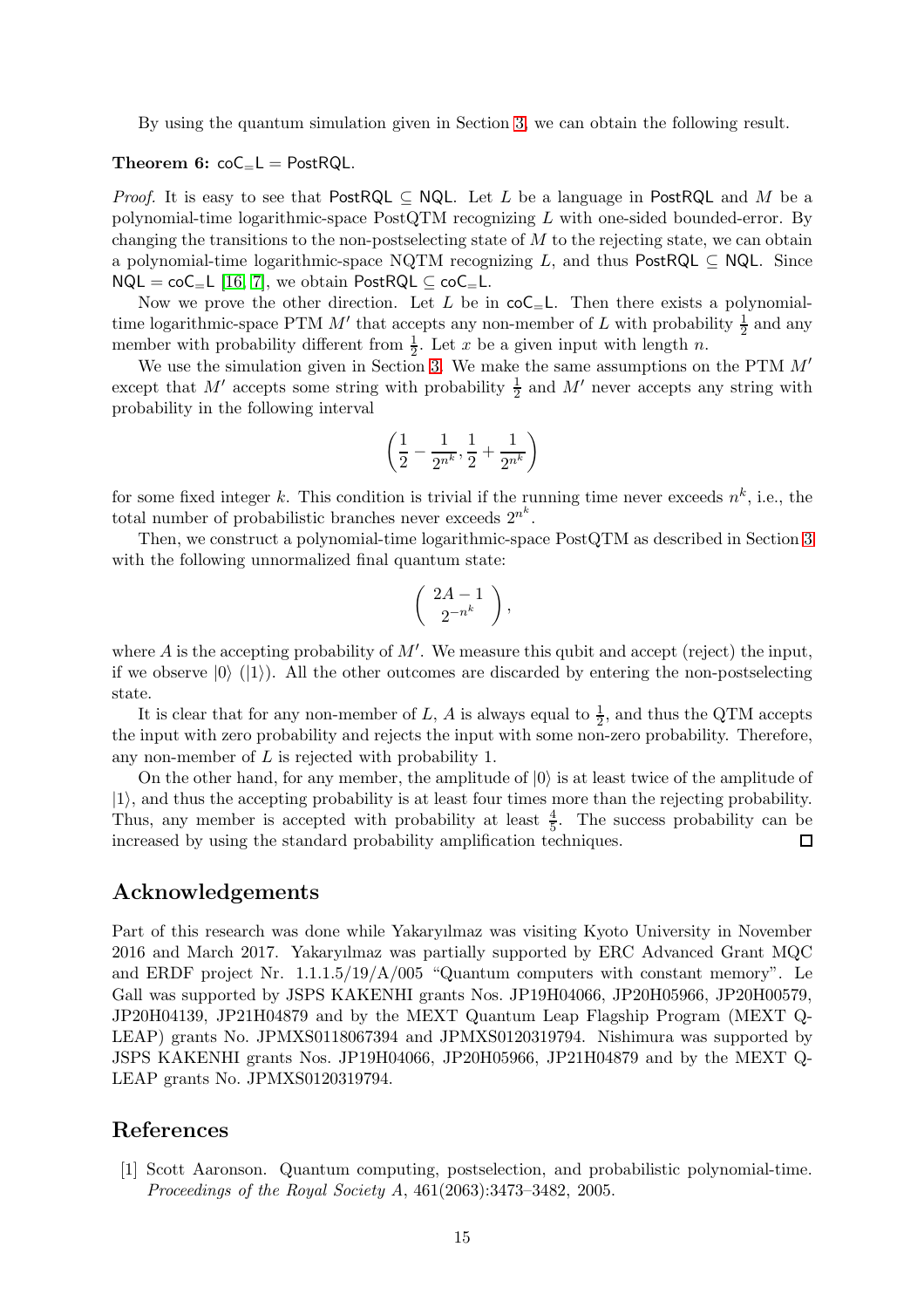- <span id="page-15-10"></span><span id="page-15-8"></span>[2] Eric Allender and Mitsunori Ogihara. Relationships among PL, #L, and the determinant. RAIRO Theoretical Informatics and Applications, 30(1):1–21, 1996.
- <span id="page-15-9"></span>[3] Ethan Bernstein and Umesh Vazirani. Quantum complexity theory. SIAM Journal on Computing, 26(5):1411–1473, 1997.
- <span id="page-15-3"></span>[4] David Deutsch. Quantum theory, the Church-Turing principle and the universal quantum computer. Proceedings of the Royal Society of London A, 400:97–117, 1985.
- [5] Bill Fefferman, Hirotada Kobayashi, Cedric Yen-Yu Lin, Tomoyuki Morimae, and Harumichi Nishimura. Space-efficient error reduction for unitary quantum computations. In Proceedings of the 43rd International Colloquium on Automata, Languages, and Programming, volume 55 of  $LIPIcs$ , pages 14:1-14:14, 2016.
- <span id="page-15-2"></span>[6] Bill Fefferman and Cedric Yen-Yu Lin. A complete characterization of unitary quantum space. In Proceedings of the 9th Innovations in Theoretical Computer Science Conference, volume 94 of LIPIcs, pages 4:1–4:21, 2018.
- <span id="page-15-4"></span>[7] Bill Fefferman and Zachary Remscrim. Eliminating intermediate measurements in spacebounded quantum computation. In Proceedings of the 53rd Annual ACM Symposium on Theory of Computing, to appear, 2021. Also available at arXiv:2006.03530.
- <span id="page-15-5"></span>[8] Uma Girish, Ran Raz, and Wei Zhan. Quantum logspace algorithm for powering matrices with bounded nom. In Proceedings of the 48th International Colloquium on Automata, Languages, and Programming, to appear, 2021. Also available at arXiv:2006.04880.
- <span id="page-15-15"></span>[9] Neil Immerman. Nondeterministic space is closed under complementation. SIAM Journal on Computing, 17(5):935–938, 1988.
- <span id="page-15-7"></span><span id="page-15-6"></span>[10] Hermann Jung. On probabilistic time and space. In Automata, Languages and Programming, volume 194 of LNCS, pages 310–317. Springer, 1985.
- [11] Michael A. Nielsen and Isaac L. Chuang. Quantum Computation and Quantum Information. Cambridge University Press, 2000.
- <span id="page-15-16"></span>[12] A. C. Cem Say and Abuzer Yakaryılmaz. Computation with narrow CTCs. In Unconventional Computation, volume 6714 of LNCS, pages 201–211. Springer, 2011.
- <span id="page-15-14"></span>[13] A. C. Cem Say and Abuzer Yakaryılmaz. Quantum finite automata: A modern introduction. In Computing with New Resources, volume 8808 of LNCS, pages 208–222. Springer, 2014.
- <span id="page-15-1"></span>[14] Amnon Ta-Shma. Inverting well conditioned matrices in quantum logspace. In Symposium on Theory of Computing Conference, pages 881–890. ACM, 2013.
- <span id="page-15-12"></span>[15] Dieter van Melkebeek and Thomas Watson. Time-space efficient simulations of quantum computations. Theory of Computing, 8(1):1–51, 2012.
- <span id="page-15-0"></span>[16] John Watrous. Space-bounded quantum complexity. Journal of Computer and System Sciences, 59(2):281–326, 1999.
- <span id="page-15-11"></span>[17] John Watrous. On the complexity of simulating space-bounded quantum computations. Computational Complexity, 12(1-2):48–84, 2003.
- <span id="page-15-13"></span>[18] John Watrous. Encyclopedia of Complexity and System Science, chapter Quantum computational complexity. Springer, 2009. Also available at arXiv:0804.3401.